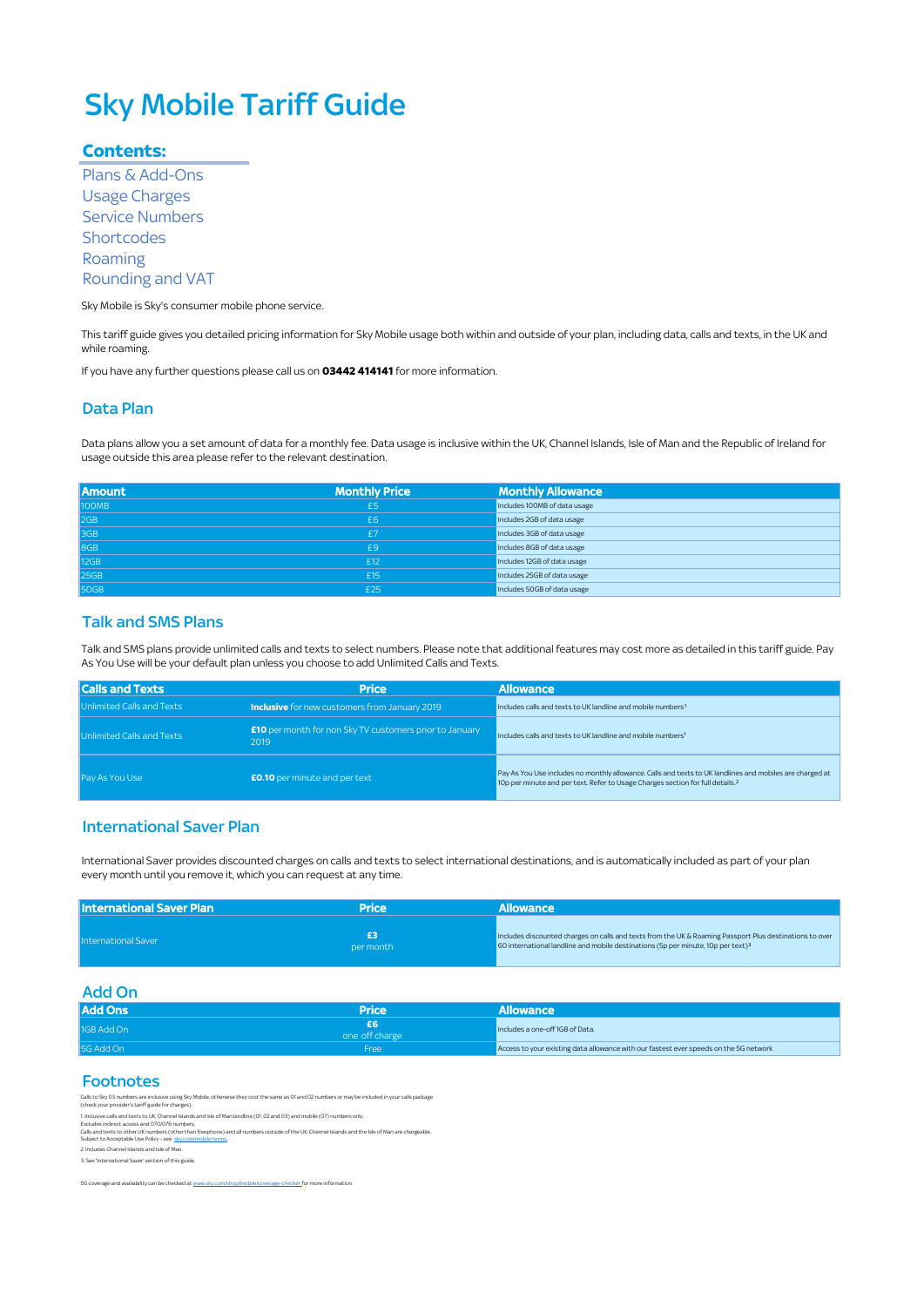# Usage Charges

These charges apply to any usage outside of your plan allowances when in the UK, Channel Islands, Isle of Man and the Republic of Ireland.

| <b>Calls to UK mobiles and UK geographic landlines</b> | <b>Price Per Minute (£)</b> |
|--------------------------------------------------------|-----------------------------|
| Calls to UK mobiles starting $071$                     | E0.10                       |
| Calls to UK landlines starting 01, 02, 03 $^1$         | E0.10                       |
| Calls to Sky voicemail (759)                           | E0.10                       |

| <b>Message type</b>                    | <b>Price Per Message (£)</b> |
|----------------------------------------|------------------------------|
| $\vert$ Texts to UK mobiles $^{\rm l}$ | E0.10                        |
| Picture messages to UK mobiles         | £0.40                        |

| <b>Call type</b>                                  | <b>Price Per Minute (£)</b> |
|---------------------------------------------------|-----------------------------|
| Non-geographic numbers starting 055 or 056        | £0.45                       |
| Non-geographic numbers starting 0800, 0808 or 116 | Free                        |
| Radio-paging services starting 0762               | £0.50                       |
| Personal numbering services starting 0703         | £0.55                       |

| <b>Sky Customer Service</b>                   | <b>Price Per Minute (£)</b> |
|-----------------------------------------------|-----------------------------|
| All Sky Customer Service numbers <sup>2</sup> | <b>I</b> Inclusive          |

| <b>Emergency services</b> | <b>Price Per Call (£)</b> |
|---------------------------|---------------------------|
| 999.112                   | Free                      |

| Non Emergency Services     | <b>Price Per Call (£)</b> |
|----------------------------|---------------------------|
| 111 (NHS Services)         | Free                      |
| 101 (Police Services)      | Free                      |
| 105 (Electricity Helpline) | Free                      |

| <b>Speaking Clock</b> | <b>Price Per Minute (£)</b> |
|-----------------------|-----------------------------|
| 123                   | £0.45                       |

| <b>Text Relay</b>       | <b>Price Per Minute (£)</b> |
|-------------------------|-----------------------------|
| 18000 (Emergency calls) | Free                        |
| 18001/18002 + number    | Free                        |

### **Footnotes**

[1. Includes Channel Islands & Isle of Man. Excludes Personal numbers and Radio-paging numbers. To check exactly wh](https://www.sky.com/help/articles/sky-talk-specialised-phone-numbers)ich numbers are classified as these services, please refer to the [Specialised Numbers Guide Specialised Numbers Guide.](https://www.sky.com/help/articles/sky-talk-specialised-phone-numbers)

2. To check exactly which numbers are classified as this service, please refer to the Specialised Number Guide.

[3. Personal Numbers include all 070 numbers and also a number of other prefixes. To check which other numbers are classified as this service, please refer to the](https://www.sky.com/help/articles/sky-talk-specialised-phone-numbers) Specialised Numbers [Guide.](https://www.sky.com/help/articles/sky-talk-specialised-phone-numbers)

[Please note, Non-Geographical Calls, Paging Services, Speaking Clock, Voice short codes, Non-Emergency Services & P](https://www.sky.com/help/articles/sky-talk-specialised-phone-numbers)ersonal numbering services are only available in the UK and not [while roaming in the Channel Islands and Isle of Man.](https://www.sky.com/help/articles/sky-talk-specialised-phone-numbers)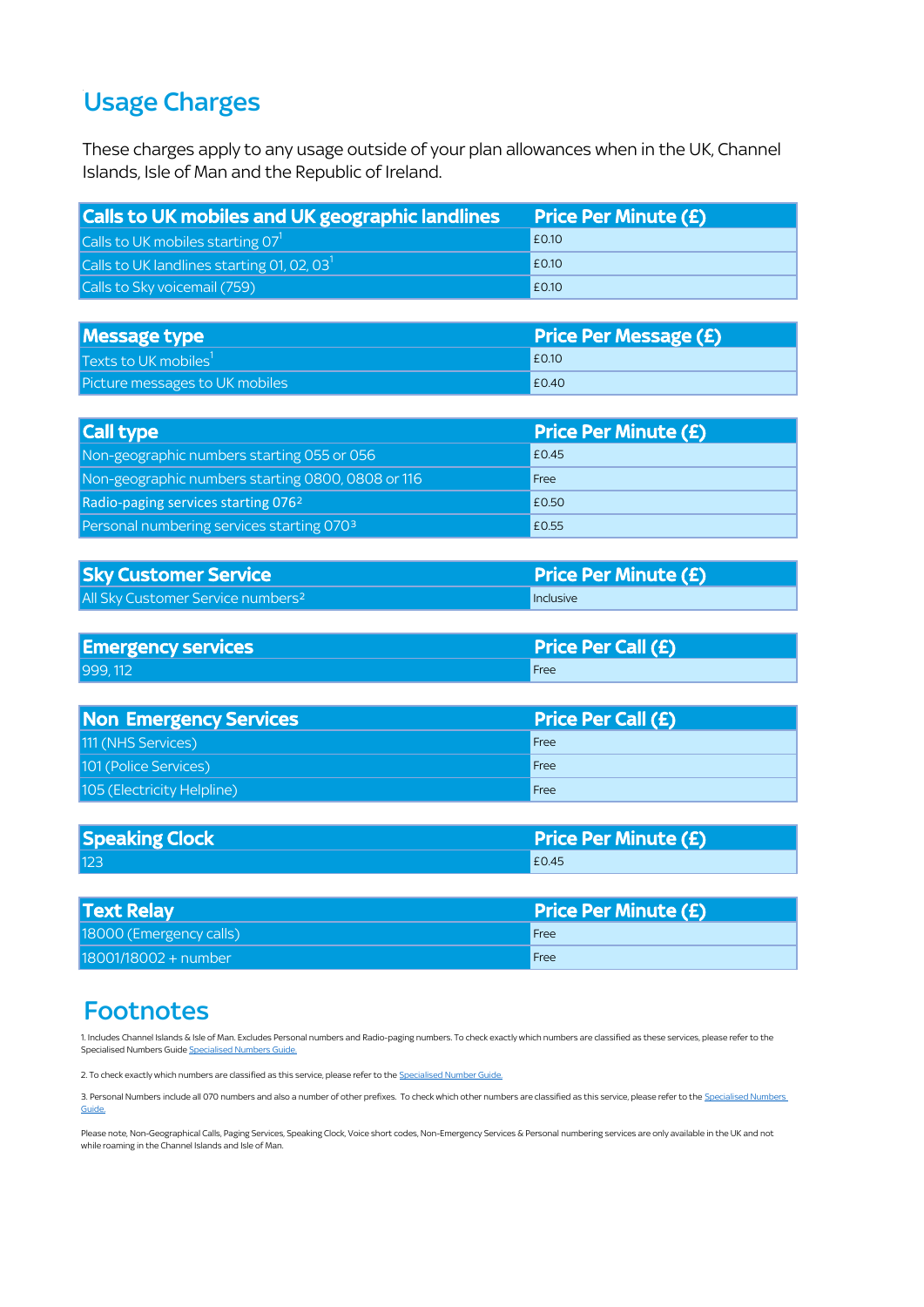[You can set your phone up to forward calls to another UK mo](http://[s2l0];/#)bile (07)<sup>1</sup> or UK landline (01, 02, [03\) number. The charge for a forwarded call is the same as if](http://[s2l0];/#) you made the call yourself from [your Sky Mobile to the forwarded number e.g. if you have Unl](http://[s2l0];/#)imited Calls & Texts, forwarded calls to a UK mobile (07)<sup>1</sup> or UK landline (01, 02, 03) number will be inclusive.

[For details of charges for calling a UK mobile or landline while](http://[s2l0];/#) abroad, see the Roaming section.

### Visual Voicemail

Visual Voicemail on compatible handsets is free and will not come out of your data allowance whether you are in the UK or any roaming destination.

### Wi-Fi Calling

[Wi-Fi Calling allows you to make calls via a Wi-Fi network rath](https://www.sky.com/help/articles/wi-fi-calling?DCMP=emc-skycom:na_wifi_calling)er than a normal cellular [connection. This could mean using a Wi-Fi hotspot or connec](https://www.sky.com/help/articles/wi-fi-calling?DCMP=emc-skycom:na_wifi_calling)tion set up at home. Working in [the same way as normal calls, Wi-Fi calls are charged at the sa](https://www.sky.com/help/articles/wi-fi-calling?DCMP=emc-skycom:na_wifi_calling)me rate as normal cellular [connection.](https://www.sky.com/help/articles/wi-fi-calling?DCMP=emc-skycom:na_wifi_calling) 

[Wi-Fi Calling with Sky Mobile is currently available on the following handsets](https://www.sky.com/help/articles/wi-fi-calling?DCMP=emc-skycom:na_wifi_calling).

#### 4G Calling

4G calling allows you to make calls over the 4G network rather than moving your call to 3G or 2G, allowing for a better quality call and connection. Working the same way as normal calls, 4G calling is charged at the same rate as a normal cellular connection.

### **Footnotes**

[1. Excludes personal and pager numbers \(070 and 076\). To check exactly which numbers are personal numbering and radio paging services, please refer to the S](https://www.sky.com/help/articles/sky-talk-specialised-phone-numbers)pecialised Numbers [Guide.](https://www.sky.com/help/articles/sky-talk-specialised-phone-numbers)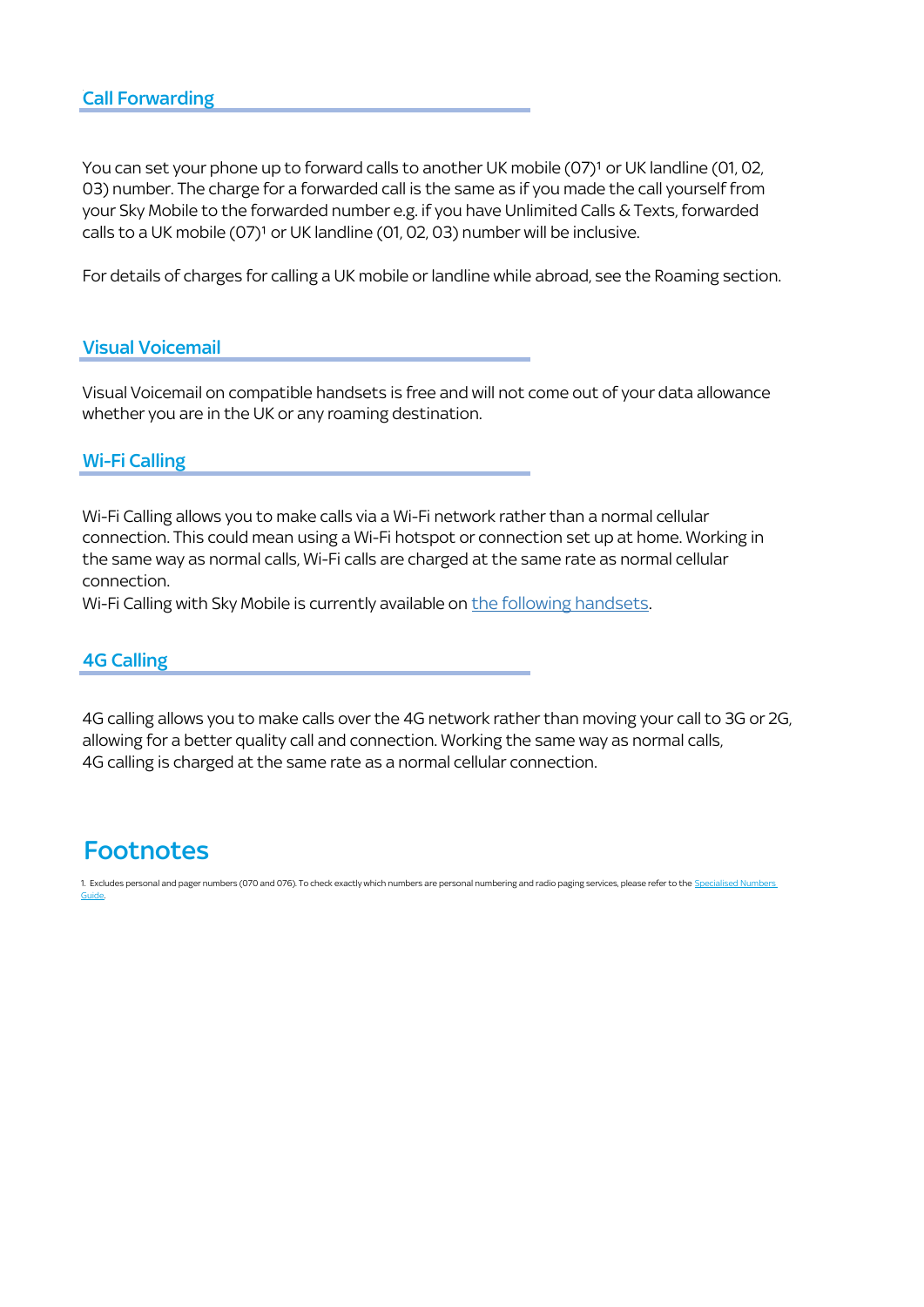# UK Service Numbers

For calls to chargeable service numbers (starting 084, 087, 09 and 118), the cost of the call will be broken down into two parts:

An **Access Charge** - this part is what Sky charges you for these calls.

| Call Type                                              | <b>£</b> per minute |
|--------------------------------------------------------|---------------------|
| Access Charge, (Numbers starting 084, 087, 09 and 118) | £0.60               |

A **Service Charge** - this is the rest of the call charge. The organisation you're calling decides how much this charge is.

Both the **Access** and **Service** charges make up the total cost of any call to a chargeable service number.

# Caps on charges for UK Service Numbers, Voice and SMS short codes.

Under the Payment Services Regulations 2017, Sky is restricted in terms of the charges that can be imposed on.

As a result, we must limit the Service Charges across these services to £40 (i.e. £33.33 ex VAT) for any single transaction and for cumulative combined Access and Service charges to these services to £240 (i.e. £200 ex VAT) across all transactions each month.

We're obliged to ensure our customers stay within these limits, and as a result calls and texts to these numbers will automatically terminate or will not send when the cap is reached.

If you exceed the monthly threshold, then we're required to limit your expenditure by applying a restriction on calls and texts to these services.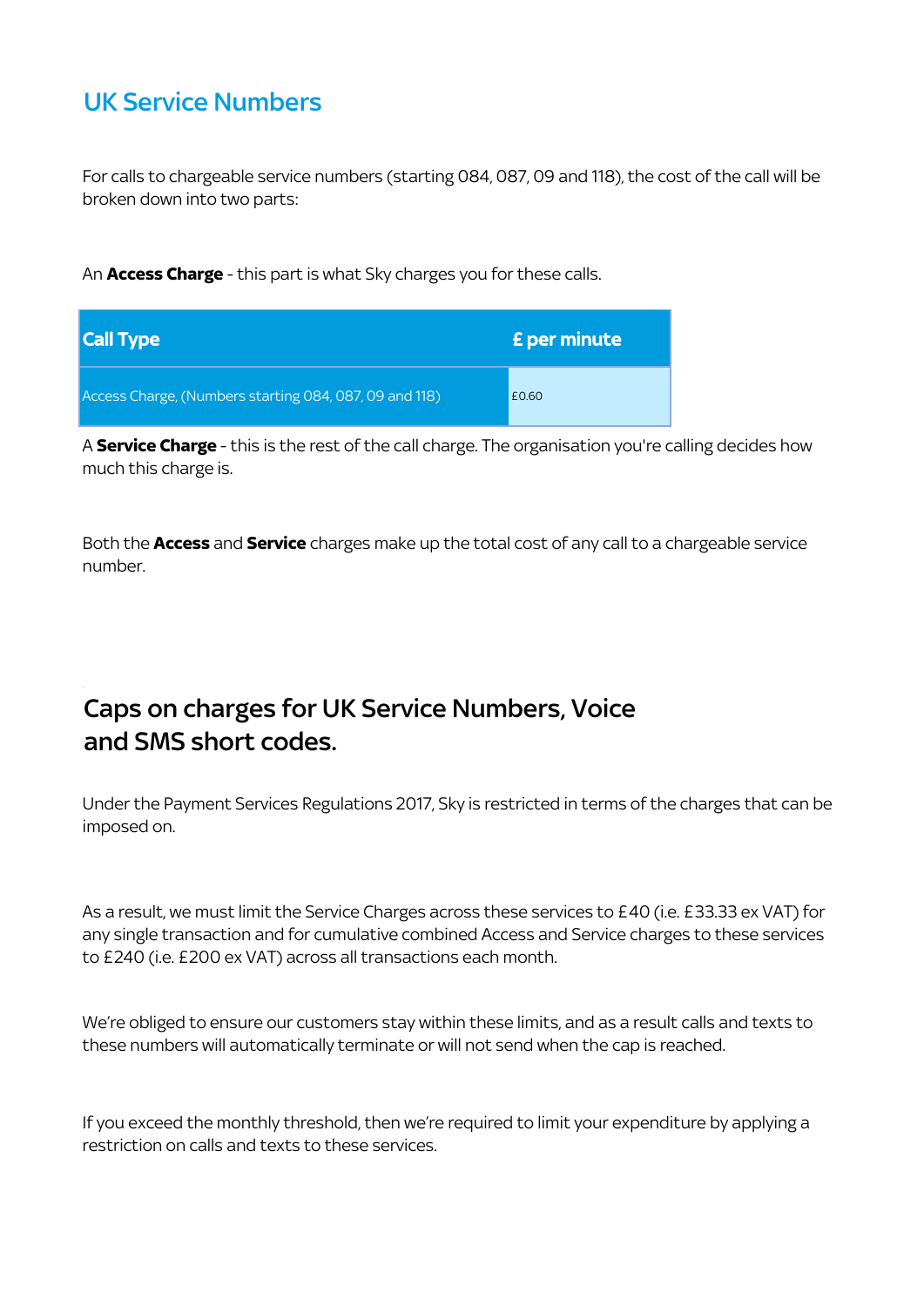Unfortunately, as this is a legal requirement, we are not able to remove these caps even if a customer requests us to do so however the restriction won't affect or limit any other usage or spend.

# Charge-bands

There are four different ways the Service Charge can be calculated. The service number you are calling will fall into a 'charge-band' with a corresponding rate (set out in the tables below).

Charge-bands have codes designated to them e.g. 'Service Charge 1'. Each charge-band is explained in more detail below.

A charge-band is assigned to a set of numbers which are charged the same rates.

 [This Tariff Guide shows the calling charges assigned to t](https://www.sky.com/help/articles/sky-talk-specialised-phone-numbers)he charge-bands. For a list showing which [numbers are attached to which charge-bands, please refer to the](https://www.sky.com/help/articles/sky-talk-specialised-phone-numbers) [Specialised Numbers Guide](https://www.sky.com/help/articles/sky-talk-specialised-phone-numbers). Use [that document in conjunction with this Tariff Guide to fi](https://www.sky.com/help/articles/sky-talk-specialised-phone-numbers)nd out the cost of a particular call.

### **1. Service calls charged by timed duration:**

| <b>Charge band</b> | £ per call | £ per minute |
|--------------------|------------|--------------|
| Service Charge 1   | £0.00      | £0.00        |
| Service Charge 2   | £0.00      | £0.01        |
| Service Charge 3   | £0.00      | £0.02        |
| Service Charge 4   | £0.00      | £0.03        |
| Service Charge 5   | £0.00      | £0.04        |
| Service Charge 6   | £0.00      | £0.05        |
| Service Charge 7   | £0.00      | £0.06        |
| Service Charge 8   | £0.00      | £0.07        |
| Service Charge 9   | £0.00      | £0.08        |
| Service Charge 10  | £0.00      | £0.09        |
| Service Charge 11  | £0.00      | £0.10        |
| Service Charge 12  | £0.00      | £0.11        |
| Service Charge 13  | £0.00      | £0.12        |
| Service Charge 14  | £0.00      | £0.13        |
| Service Charge 15  | £0.00      | £0.15        |
| Service Charge 16  | £0.00      | £0.20        |
| Service Charge 17  | £0.00      | £0.25        |
| Service Charge 18  | £0.00      | £0.30        |
| Service Charge 19  | £0.00      | £0.35        |
| Service Charge 20  | £0.00      | £0.36        |
| Service Charge 21  | £0.00      | £0.40        |
| Service Charge 22  | £0.00      | £0.45        |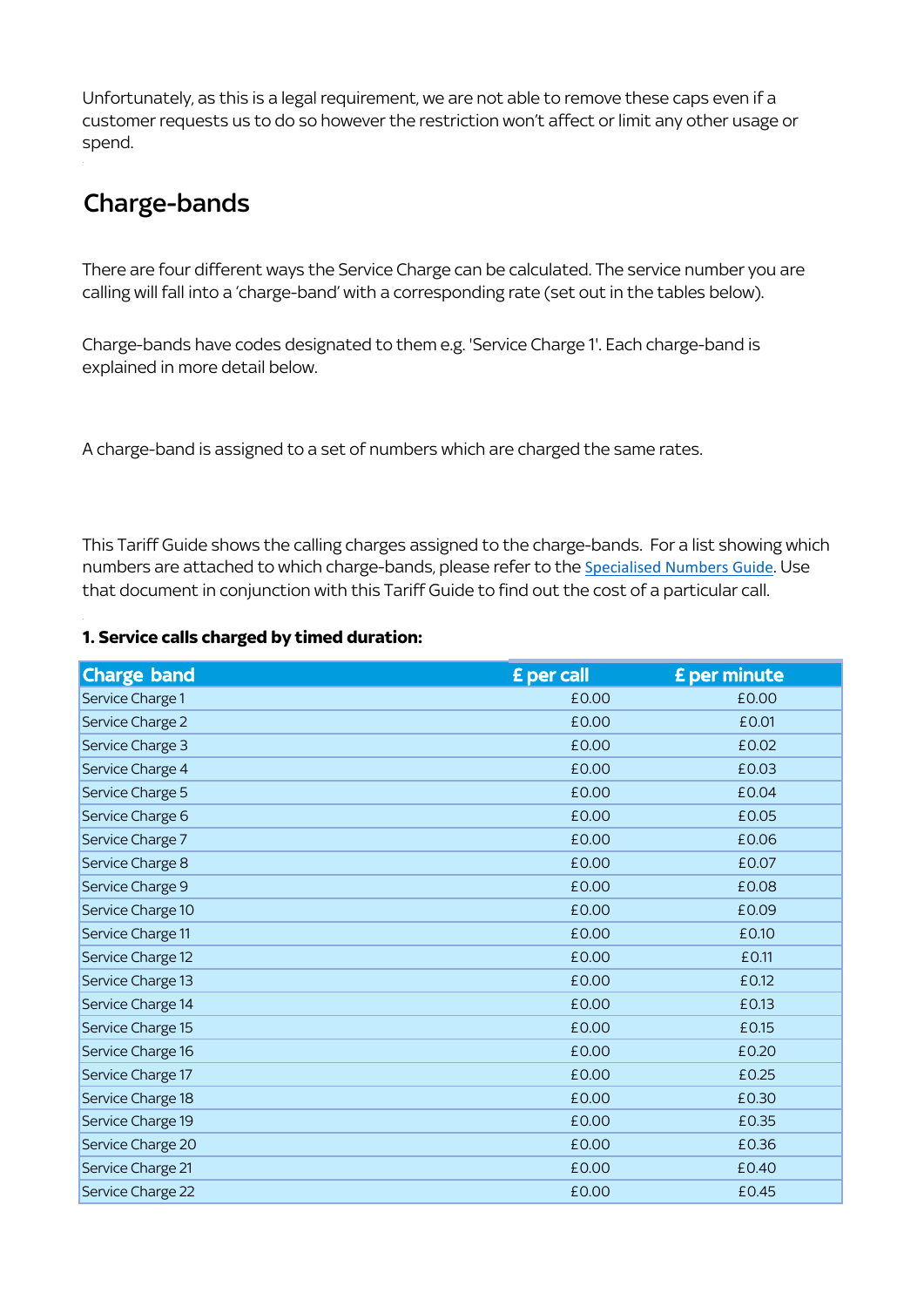| Service Charge 23 | £0.00 | £0.46 |
|-------------------|-------|-------|
| Service Charge 24 | £0.00 | £0.50 |
| Service Charge 25 | £0.00 | £0.55 |
| Service Charge 26 | £0.00 | £0.60 |
| Service Charge 27 | £0.00 | £0.65 |
| Service Charge 28 | £0.00 | £0.70 |
| Service Charge 29 | £0.00 | £0.75 |
| Service Charge 30 | £0.00 | £0.80 |
| Service Charge 31 | £0.00 | £0.90 |
| Service Charge 32 | £0.00 | £0.95 |
| Service Charge 33 | £0.00 | £0.99 |
| Service Charge 34 | £0.00 | £1.00 |
| Service Charge 35 | £0.00 | £1.10 |
| Service Charge 36 | £0.00 | £1.20 |
| Service Charge 37 | £0.00 | £1.45 |
| Service Charge 38 | £0.00 | £1.50 |
| Service Charge 39 | £0.00 | £1.55 |
| Service Charge 40 | £0.00 | £1.80 |
| Service Charge 41 | £0.00 | £2.00 |
| Service Charge 42 | £0.00 | £2.20 |
| Service Charge 43 | £0.00 | £2.50 |
| Service Charge 44 | £0.00 | £3.00 |
| Service Charge 45 | £0.00 | £3.60 |
| Service Charge 68 | £0.00 | £2.43 |
| Service Charge 81 | £0.00 | £0.18 |
| Service Charge 82 | £0.00 | £0.22 |
| Service Charge 83 | £0.00 | £3.50 |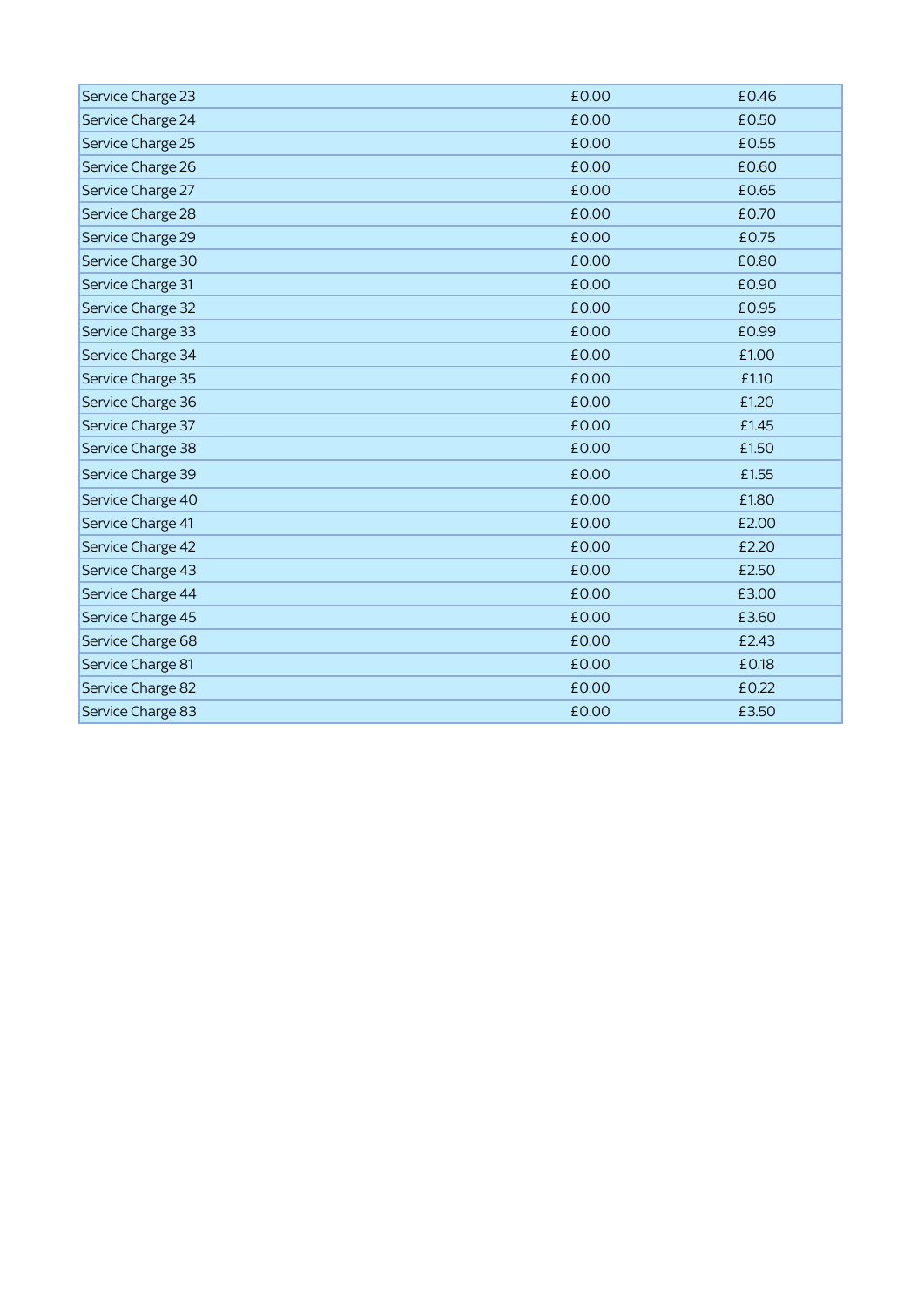### **2. Service Calls Charged at a Fixed Fee:**

| <b>Charge band</b> | £ per call | £ per minute |
|--------------------|------------|--------------|
| Service Charge 46  | £0.05      | £0.00        |
| Service Charge 47  | £0.10      | £0.00        |
| Service Charge 48  | £0.15      | £0.00        |
| Service Charge 49  | £0.25      | £0.00        |
| Service Charge 50  | £0.30      | £0.00        |
| Service Charge 51  | £0.35      | £0.00        |
| Service Charge 52  | £0.40      | £0.00        |
| Service Charge 53  | £0.48      | £0.00        |
| Service Charge 54  | £0.50      | £0.00        |
| Service Charge 55  | £0.70      | £0.00        |
| Service Charge 56  | £0.75      | £0.00        |
| Service Charge 57  | £1.00      | £0.00        |
| Service Charge 58  | £1.45      | £0.00        |
| Service Charge 59  | £1.50      | £0.00        |
| Service Charge 60  | £2.00      | £0.00        |
| Service Charge 61  | £2.50      | £0.00        |
| Service Charge 62  | £3.00      | £0.00        |
| Service Charge 63  | £4.00      | £0.00        |
| Service Charge 64  | £5.00      | £0.00        |
| Service Charge 65  | £6.00      | £0.00        |
| Service Charge 88  | £3.65      | £0.00        |

### **3. Service calls charged at a fixed fee and timed duration (where the fixed fee and the duration charge apply from the start of the call)**

| <b>Charge band</b> | £ per call | <b>£</b> per minute |
|--------------------|------------|---------------------|
| Service Charge 66  | £0.77      | £1.55               |
| Service Charge 67  | £0.80      | £0.25               |
| Service Charge 69  | £3.50      | £0.10               |
| Service Charge 84  | £2.50      | £0.75               |
| Service Charge 85  | £2.60      | £0.99               |
| Service Charge 86  | £2.75      | £0.78               |

### **4. Service calls charged at a fixed fee and timed duration (where the fixed fee is a minimum charge of 60 seconds and the duration charge applies after the first 60 seconds)**

| <b>Charge band</b> | <b>E</b> per call | <b>£</b> per minute |
|--------------------|-------------------|---------------------|
| Service Charge 70  | £2.43             | £2.43               |
| Service Charge 71  | £2.60             | £2.10               |
| Service Charge 72  | £2.76             | £1.77               |
| Service Charge 73  | £0.00             | £2.50               |
| Service Charge 74  | £0.05             | £0.05               |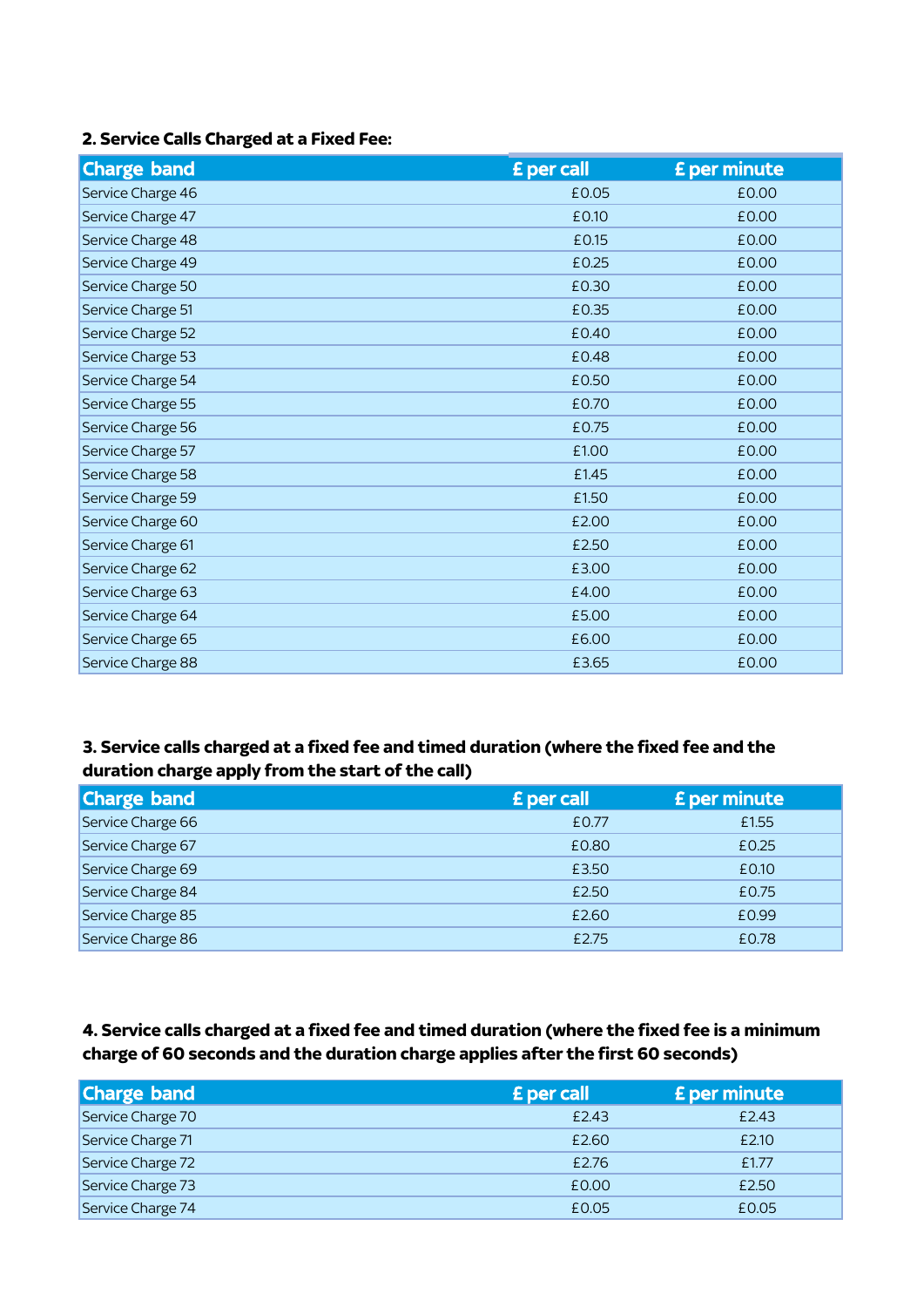| Service Charge 75  | £0.10  | £0.10 |
|--------------------|--------|-------|
| Service Charge 76  | £0.40  | £0.40 |
| Service Charge 77  | £0.70  | £0.70 |
| Service Charge 78  | £1.50  | £1.50 |
| Service Charge 79  | £2.00  | £2.00 |
| Service Charge 80  | £4.45  | £2.57 |
| Service Charge 87  | £3.00  | £1.30 |
| Service Charge 89  | £11.98 | £5.99 |
| Service Charge 90  | £13.98 | £6.99 |
| Service Charge 91  | £15.98 | £7.99 |
| Service Charge 92  | £0.07  | £0.07 |
| Service Charge 93  | £0.13  | £0.13 |
| Service Charge 94  | £0.80  | £0.80 |
| Service Charge 95  | £1.00  | £1.00 |
| Service Charge 96  | £3.00  | £3.00 |
| Service Charge 97  | £3.60  | £0.50 |
| Service Charge 98  | £3.60  | £1.50 |
| Service Charge 99  | £3.60  | £2.00 |
| Service Charge 100 | £3.60  | £3.60 |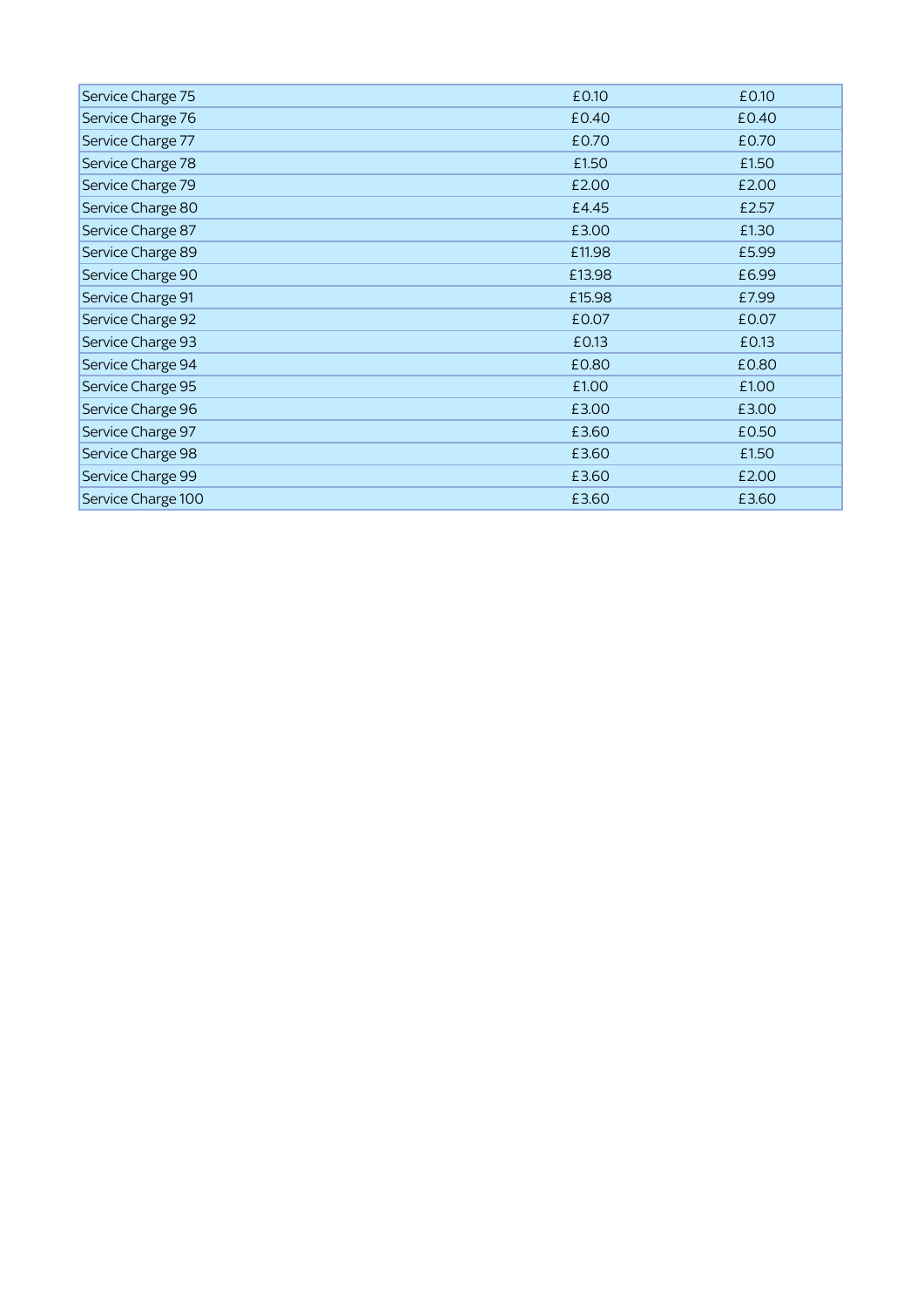#### Voice Shortcodes

Voice Short Code calls (used for voting on TV shows such as X-Factor or Strictly Come Dancing) are charged per connected call and the charge is set by the organisation you are calling, who should explain the cost when promoting the number.

A 'charge-band' is assigned to these short codes which are charged at the same rates.

Charge-bands have codes designated to them e.g. 'Voice Short Code 15'. Each charge-band is explained in more detail below.

This Tariff Guide shows the calling charges assigned to the charge-bands. For a list showing which numbers are attached to which charge-bands, please refer to the Specialised Numbers Guide at [sky.com/specialisednumbers](https://sky.com/specialisednumbers). Use that document in conjunction with this Tariff Guide to find out the cost of a particular call.

| <b>Charge band</b>  | <b>£</b> per call |
|---------------------|-------------------|
| Voice Short Code 15 | £0.15             |
| Voice Short Code 35 | £0.35             |
| Voice Short Code 50 | F050              |

#### SMS Shortcodes

 SMS Short Codes (used for competitions, marketing, charities and many other services) can be charged per sent message and / or per received message. The charge is set by the organisation you are messaging and they will explain the cost when promoting the number.

 The cost and the company providing each SMS Short Code (free, standard or premium rate) can be checked on the Phone-paid Services Authority website. Please remember to check the service providers terms and conditions before using the service.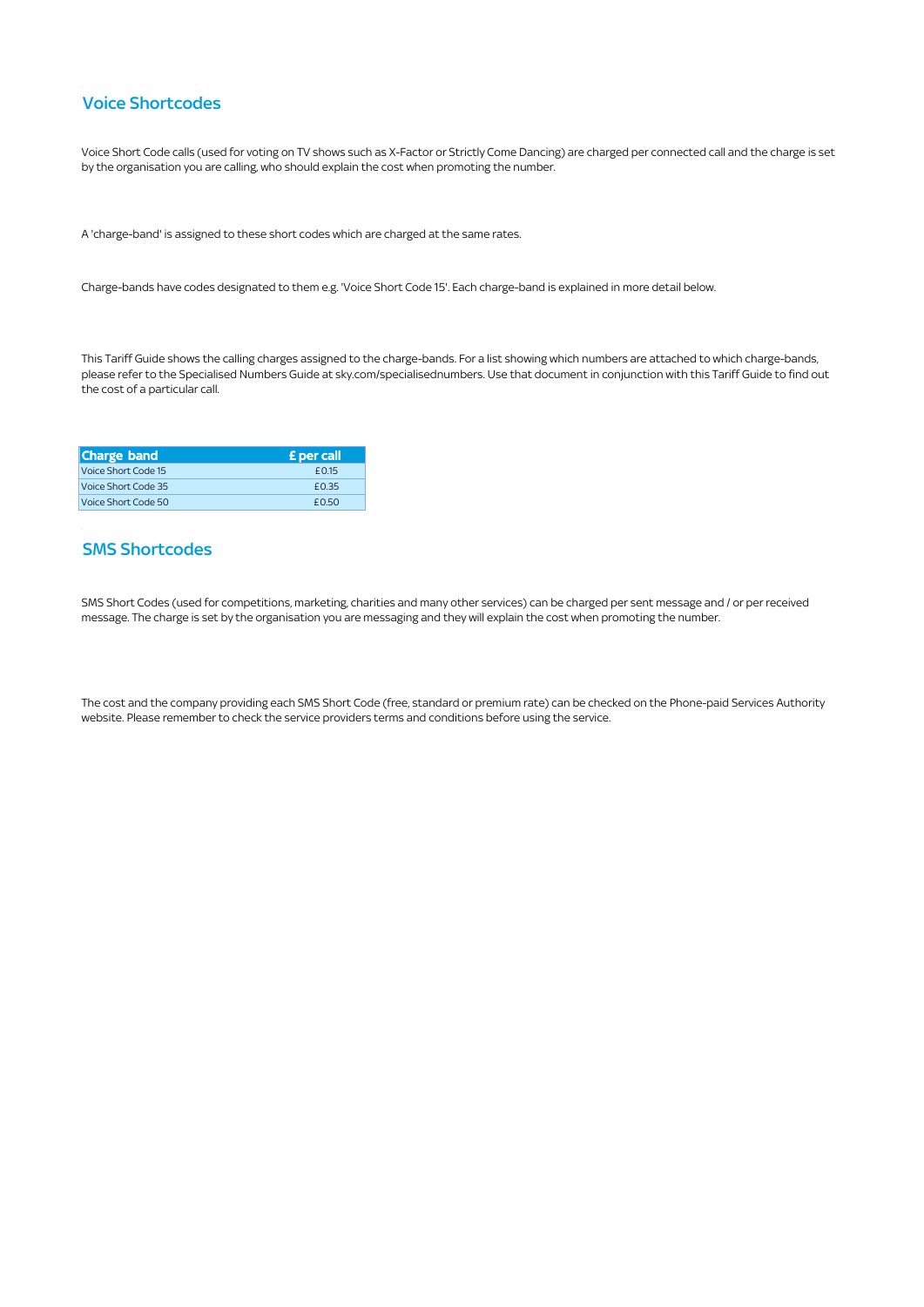### Roaming Charges

#### Roaming Passport Plus (RPP)

| <b>Roaming Charges</b>                                                                                          |                                                                                                                                                                                                                                                                                                                                                                                                                                                                              |  |  |  |
|-----------------------------------------------------------------------------------------------------------------|------------------------------------------------------------------------------------------------------------------------------------------------------------------------------------------------------------------------------------------------------------------------------------------------------------------------------------------------------------------------------------------------------------------------------------------------------------------------------|--|--|--|
| When you travel abroad we'll text you information about the roaming charges in the destination you're visiting. |                                                                                                                                                                                                                                                                                                                                                                                                                                                                              |  |  |  |
| If you prefer, you can remove this cap at sky.com/settings.                                                     | We've also set up a worldwide data roaming spend cap of £45 per month for each SIM so you'll never spend more than you want to on data.                                                                                                                                                                                                                                                                                                                                      |  |  |  |
|                                                                                                                 | Calls made to your Sky voicemail from abroad (+44 7488 222000) will be charged at the same rate as calls to UK landlines from abroad.                                                                                                                                                                                                                                                                                                                                        |  |  |  |
|                                                                                                                 | Calls made to Sky Mobile Customer Service from abroad are inclusive only when calling: +44 131 2783778, +44 3442 414141 and 150.                                                                                                                                                                                                                                                                                                                                             |  |  |  |
| Picture messages can only be sent to UK mobile numbers.                                                         |                                                                                                                                                                                                                                                                                                                                                                                                                                                                              |  |  |  |
| <b>Roaming Passport Plus (RPP)</b>                                                                              |                                                                                                                                                                                                                                                                                                                                                                                                                                                                              |  |  |  |
| after 24 hours.                                                                                                 | Roaming Passport Plus gives you access to your UK plan in over 55 popular roaming destinations including the EU/EEA <sup>6</sup> for £2 a day. It will be<br>automatically activated and added to your account when you make a call, send a text or use more than 10MB of data a day <sup>2</sup><br>The Pass lasts for 24 hours and you will only be charged for the days you use. It's based on UK time (not from midnight to midnight) and will reset                     |  |  |  |
| charged once.                                                                                                   | When your 24 hour pass has expired further passes will trigger when the above thresholds are reached or if you are travelling to another RPP<br>destination within 24 hours except when travelling within the EU/EEA <sup>6</sup> (including Switzerland) where one 24-hour pass can be used across<br>multiple EU/EEA <sup>6</sup> destinations. For example, if you're travelling across country borders within the EU/EEA <sup>6</sup> in a 24-hour period you'll only be |  |  |  |
|                                                                                                                 | If you run out of data when roaming in a Passport Plus destination, you can still roll your Piggybank data, just like you would do in the UK.                                                                                                                                                                                                                                                                                                                                |  |  |  |
| Roaming Passport Plus is available in the following destinations <sup>2</sup> :                                 |                                                                                                                                                                                                                                                                                                                                                                                                                                                                              |  |  |  |
| <b>How it works</b>                                                                                             | <b>Price</b>                                                                                                                                                                                                                                                                                                                                                                                                                                                                 |  |  |  |
| Data                                                                                                            | As per UK Plan                                                                                                                                                                                                                                                                                                                                                                                                                                                               |  |  |  |
| Call to UK Mobile / Landline numbers                                                                            | As per UK Plan                                                                                                                                                                                                                                                                                                                                                                                                                                                               |  |  |  |
| Call to a Local number (excluding EU/EEA)                                                                       | As per "International Charges" section. If you have International Saver and the destination of the local number is<br>included in the International Saver then as per "International Saver"                                                                                                                                                                                                                                                                                  |  |  |  |
| Call to an EU/EEA destination (Including Switzerland)                                                           | £0.55 per minute <sup>3</sup> . If you have International Saver and the destination of the number is included in the International<br>Saver then as per "International Saver".                                                                                                                                                                                                                                                                                               |  |  |  |
| Call to an International destination                                                                            | As per "International Charges" section. If you have International Saver and the destination of the number is included in<br>the International Saver then as per "International Saver" <sup>5</sup>                                                                                                                                                                                                                                                                           |  |  |  |
| Receiving a Call                                                                                                | Inclusive (Receiving a call will not activate a pass)                                                                                                                                                                                                                                                                                                                                                                                                                        |  |  |  |
| Receiving a Text                                                                                                | Inclusive (Receiving a call will not activate a pass)                                                                                                                                                                                                                                                                                                                                                                                                                        |  |  |  |
| Text to UK Mobile                                                                                               | As per UK Plan                                                                                                                                                                                                                                                                                                                                                                                                                                                               |  |  |  |
| Text to a Local Mobile number (excluding EU/EEA)                                                                | As per "International Charges" section. If you have International Saver and the destination of the local number is<br>included in the International Saver then as per "International Saver" section                                                                                                                                                                                                                                                                          |  |  |  |
| Text to International Mobile<br>destination                                                                     | As per "International Charges" section. If you have International Saver and the destination of the number is included in<br>the International Saver then as per "International Saver"                                                                                                                                                                                                                                                                                        |  |  |  |
| Text to an EU/EEA destination (Including Switzerland)                                                           | £0.10 per text. If you have International Saver and the destination of the number is included in the International Saver<br>then as per "International Saver".                                                                                                                                                                                                                                                                                                               |  |  |  |
| MMS <sup>4</sup>                                                                                                | £0.40 EU/EEA destinations, Turkey inc. Northern Cyprus, Switzerland<br>£0.58 Non-EU/EEA destinations                                                                                                                                                                                                                                                                                                                                                                         |  |  |  |

| <b>Destinations List</b>                  |
|-------------------------------------------|
| Aruba (Netherlands Antilles) <sup>1</sup> |
| <b>Austria</b>                            |
| Australia                                 |
| <b>Azores</b>                             |
| <b>Belgium</b>                            |
| <b>Bonaire (Netherlands Antilles)1</b>    |
| <b>Bulgaria</b>                           |
| Canada                                    |
| <b>Canary Islands</b>                     |
| Christmas Islands                         |
| Cocos Islands                             |
| Croatia                                   |
| <b>Curacao (Netherlands Antilles)1</b>    |
| <b>Cyprus (excl. Northern Cyprus)</b>     |
| <b>Czech Republic</b>                     |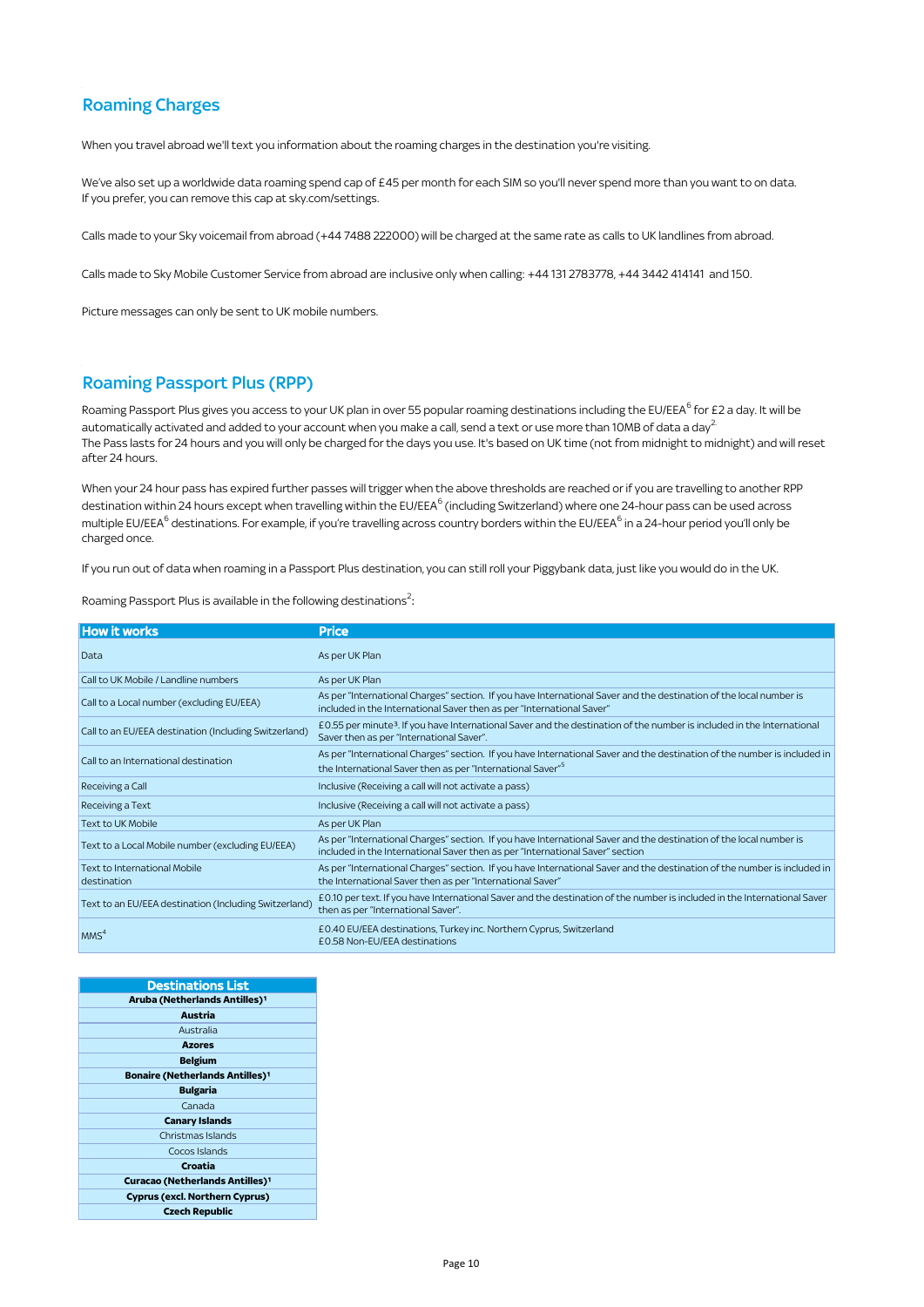| <b>Denmark</b>                                     |  |  |
|----------------------------------------------------|--|--|
| <b>Estonia</b>                                     |  |  |
| <b>Finland</b>                                     |  |  |
| <b>France</b>                                      |  |  |
| French Guiana (French West Indies)                 |  |  |
| Germany                                            |  |  |
| Gibraltar                                          |  |  |
| Greece                                             |  |  |
| <b>Guadeloupe (French West Indies)</b>             |  |  |
| <b>Hungary</b>                                     |  |  |
| Iceland                                            |  |  |
| Italy                                              |  |  |
| Latvia                                             |  |  |
| Liechtenstein                                      |  |  |
| Lithuania                                          |  |  |
| Luxembourg                                         |  |  |
| <b>Madeira</b>                                     |  |  |
| <b>Malta</b>                                       |  |  |
| <b>Martinique (French West Indies)</b>             |  |  |
| Mayotte (French Territories in the Indian Ocean)   |  |  |
| <b>Netherlands</b>                                 |  |  |
| <b>New Zealand</b>                                 |  |  |
| <b>Norway</b>                                      |  |  |
| <b>Poland</b>                                      |  |  |
| <b>Portugal</b>                                    |  |  |
| Reunion (French Territories in the Indian Ocean)   |  |  |
| Romania                                            |  |  |
| Saba (Netherlands Antilles) <sup>1</sup>           |  |  |
| Sint Eustatius (Netherlands Antilles) <sup>1</sup> |  |  |
| Sint Maarten (Netherlands Antilles) <sup>1</sup>   |  |  |
| <b>Slovakia</b>                                    |  |  |
| Slovenia                                           |  |  |
| South Africa                                       |  |  |
| <b>Spain</b>                                       |  |  |
| <b>St Barthelemy (French West Indies)</b>          |  |  |
| <b>St Martin (French West Indies)</b>              |  |  |
| Sweden                                             |  |  |
| <b>Switzerland</b>                                 |  |  |
| Turkey (Including Northern Cyprus)                 |  |  |
| <b>USA</b>                                         |  |  |
| <b>United Arab Emirates</b>                        |  |  |
|                                                    |  |  |

#### \*Destinations in bold are included in EU/EEA

#### Roaming In Channel Islands, Isle of Man, Ascension Island and Republic of Ireland

Calls and messages made or sent whilst roaming in the Channel Islands, Isle of Man, Ascension Island and Republic of Ireland to numbers in destinations outside of the , Channel Islands, Isle of Man, Ascension Island and UK will be charged as follows:

- Unlimited Calls and Texts customers – you'll pay the charge set out in the International Charges section below.

- Pay As You Use customers – you'll pay charges set out in the International Charges section below.

 You can still roam in the Republic of Ireland at no extra cost, but charges still apply to calls and texts to local (+353) and other non-UK destinations.

#### **Footnotes**

1. All countries listed as Netherlands Antilles will follow the same rules as all other EU / EEA destinations, despite not being part of the EU.

2. Please note 10MB data threshold is shared daily across all RPP destinations and is not on a per destination basis. The threshold resets each day at midnight UK time.

3. Exceptions apply to : Ireland (Republic of) which is charged at £0.50 per minute

4. MMS can only be sent to a UK Mobile.

. Calls and SMS from the EU/EE<br>ndorra, Australia, Bangladesh,<br>rabia, Singapore, South Africa, 5. Calls and SMS from the EU/EEA (excluding Republic of Ireland) to the below destinations will be charged at the local roaming rate + £ 150 per minute for calls and £0.35 per text.<br>Andora, Australia, Bayladash, Barbado, B

6. Excludes Republic of Ireland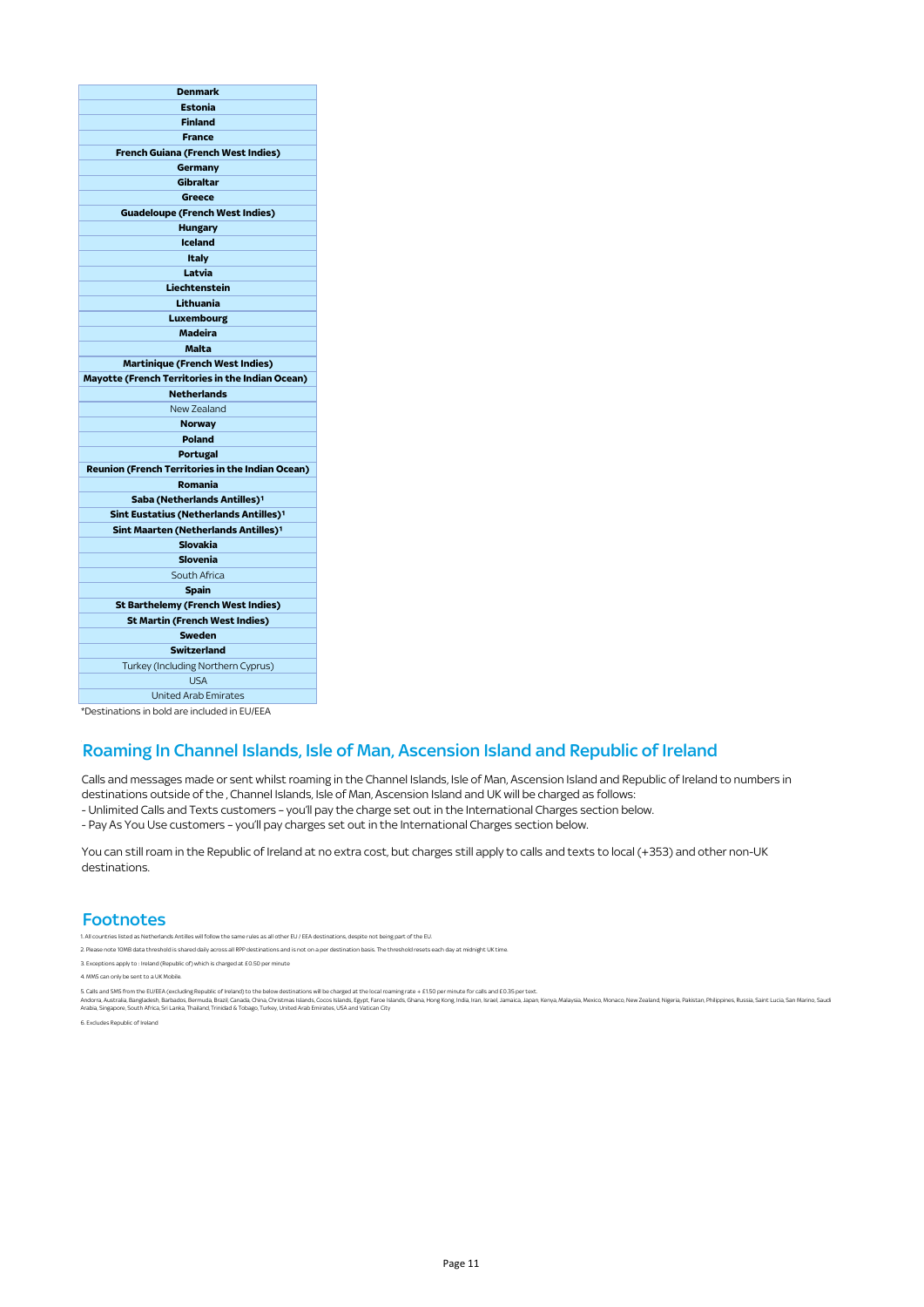#### Rest of the World

When roaming outside of Roaming Passport Plus destinations, you will incur charges for any calls, texts and data that you use.

The table below details the charges for each destination where you are able to roam.

| <b>Roaming destination</b>    | <b>Data</b><br><b>E</b> per MB | <b>Calls to local or UK mobile</b><br>and landline numbers<br>£ per minute | <b>Receiving calls</b><br>£ per minute | <b>Texts to local mobile</b><br>numbers or to UK mobiles<br>£ per message | <b>Picture messages to</b><br><b>UK mobiles</b><br>£ per message |
|-------------------------------|--------------------------------|----------------------------------------------------------------------------|----------------------------------------|---------------------------------------------------------------------------|------------------------------------------------------------------|
| Afghanistan                   | £2.16                          | £2.16                                                                      | £1.80                                  | £0.50                                                                     | £0.58                                                            |
| Albania                       | £2.16                          | £2.16                                                                      | £1.80                                  | £0.50                                                                     | £0.58                                                            |
| Algeria                       | £4.32                          | £3.60                                                                      | £1.80                                  | £0.79                                                                     | £1.08                                                            |
| Andorra                       | £2.16                          | £2.16                                                                      | £1.80                                  | £0.50                                                                     | £0.58                                                            |
| Angola                        | No roaming                     | £3.60                                                                      | £1.80                                  | £0.72                                                                     | No roaming                                                       |
| Anguilla                      | £2.16                          | £2.16                                                                      | £1.80                                  | £0.50                                                                     | £0.58                                                            |
| Antigua and Barbuda           | £2.16                          | £2.16                                                                      | £1.80                                  | £0.50                                                                     | £0.58                                                            |
| Argentina                     | £2.16                          | £2.16                                                                      | £1.80                                  | £0.50                                                                     | £0.58                                                            |
| Armenia                       | £2.16                          | £2.16                                                                      | £1.80                                  | £0.50                                                                     | £0.58                                                            |
| Azerbaijan                    | £2.16                          | £2.16                                                                      | £1.80                                  | £0.50                                                                     | £0.58                                                            |
| Bahamas                       | £4.32<br>£2.16                 | £6.60<br>£2.16                                                             | £1.80<br>£1.80                         | £0.60<br>£0.50                                                            | £0.58<br>£0.58                                                   |
| Bahrain<br>Bangladesh         | £2.16                          | £2.16                                                                      | £1.80                                  | £0.50                                                                     | £0.58                                                            |
| Barbados                      | £2.16                          | £2.16                                                                      | £1.80                                  | £0.50                                                                     | £0.58                                                            |
| Belarus                       | £2.16                          | £2.16                                                                      | £1.80                                  | £0.50                                                                     | £0.58                                                            |
| Benin                         | £2.16                          | £2.16                                                                      | £1.80                                  | £0.50                                                                     | £0.58                                                            |
| Bermuda                       | £2.16                          | £2.16                                                                      | £1.80                                  | £0.50                                                                     | £0.58                                                            |
| Bhutan                        | £7.20                          | £3.00                                                                      | £1.50                                  | £0.42                                                                     | £2.40                                                            |
| Bolivia                       | £2.16                          | £2.16                                                                      | £1.80                                  | £0.50                                                                     | £0.58                                                            |
| Bosnia and Herzegovenia       | £2.16                          | £2.16                                                                      | £1.80                                  | £0.50                                                                     | £0.58                                                            |
| Brazil                        | £2.16                          | £2.16                                                                      | £1.80                                  | £0.50                                                                     | £0.58                                                            |
| <b>British Virgin Islands</b> | £2.16                          | £2.16                                                                      | £1.80                                  | £0.50                                                                     | £0.58                                                            |
| Burundi                       | £4.32                          | £6.60                                                                      | £1.80                                  | £0.60                                                                     | £0.58                                                            |
| Cambodia                      | £4.32                          | £3.60                                                                      | £1.80                                  | £0.79                                                                     | £1.08                                                            |
| Cameroon                      | £4.32                          | £6.60                                                                      | £1.80                                  | £0.60                                                                     | £0.58                                                            |
| Cape Verde                    | £4.32                          | £3.60                                                                      | £1.80                                  | £0.79                                                                     | £1.08                                                            |
| Cayman Islands                | £2.16                          | £2.16                                                                      | £1.80                                  | £0.50                                                                     | £0.58                                                            |
| Central African Republic      | No roaming                     | £3.60                                                                      | £1.80                                  | £0.72                                                                     | No roaming                                                       |
| Chad<br>Chile                 | £2.16<br>£2.16                 | £2.16<br>£2.16                                                             | £1.80<br>£1.80                         | £0.50<br>£0.50                                                            | £0.58<br>£0.58                                                   |
|                               | £2.16                          | £2.16                                                                      | £1.80                                  | £0.50                                                                     | £0.58                                                            |
| China<br>Colombia             | £2.16                          | £2.16                                                                      | £1.80                                  | £0.50                                                                     | £0.58                                                            |
| Costa Rica                    | £2.16                          | £2.16                                                                      | £1.80                                  | £0.50                                                                     | £0.58                                                            |
| Cuba                          | No roaming                     | £3.60                                                                      | £1.80                                  | £0.72                                                                     | No roaming                                                       |
| Democratic Republic of Congo  | £2.16                          | £2.16                                                                      | £1.80                                  | £0.50                                                                     | £0.58                                                            |
| Djibouti                      | £2.16                          | £2.16                                                                      | £1.80                                  | £0.50                                                                     | £0.58                                                            |
| Dominica                      | £2.16                          | £2.16                                                                      | £1.80                                  | £0.50                                                                     | £0.58                                                            |
| Dominican Republic            | £2.16                          | £2.16                                                                      | £1.80                                  | £0.50                                                                     | £0.58                                                            |
| Ecuador                       | £2.16                          | £2.16                                                                      | £1.80                                  | £0.50                                                                     | £0.58                                                            |
| Egypt                         | £2.16                          | £2.16                                                                      | £1.80                                  | £0.50                                                                     | £0.58                                                            |
| <b>El Salvador</b>            | £2.16                          | £2.16                                                                      | £1.80                                  | £0.50                                                                     | £0.58                                                            |
| Equatorial Guinea             | £4.32                          | £6.60                                                                      | £1.80                                  | £0.60                                                                     | £0.58                                                            |
| Ethiopia                      | No roaming                     | £8.64                                                                      | £2.88                                  | £1.08                                                                     | No roaming                                                       |
| Faroe Islands                 | £2.16                          | £2.16                                                                      | £1.80                                  | £0.50                                                                     | £0.58                                                            |
| Fiji                          | £2.16                          | £2.16                                                                      | £1.80                                  | £0.50                                                                     | £0.58                                                            |
| French Polynesia<br>Gambia    | £2.16<br>£2.16                 | £2.16<br>£2.16                                                             | £1.80<br>£1.80                         | £0.50<br>£0.50                                                            | £0.58<br>£0.58                                                   |
| Georgia                       | £2.16                          | £2.16                                                                      | £1.80                                  | £0.50                                                                     | £0.58                                                            |
| Ghana                         | £2.16                          | £2.16                                                                      | £1.80                                  | £0.50                                                                     | £0.58                                                            |
| Greenland                     | £2.16                          | £2.16                                                                      | £1.80                                  | £0.50                                                                     | £0.58                                                            |
| Grenada                       | £2.16                          | £2.16                                                                      | £1.80                                  | £0.50                                                                     | £0.58                                                            |
| Guatemala                     | £2.16                          | £2.16                                                                      | £1.80                                  | £0.50                                                                     | £0.58                                                            |
| Guinea                        | £2.16                          | £2.16                                                                      | £1.80                                  | £0.50                                                                     | £0.58                                                            |
| Honduras                      | £2.16                          | £2.16                                                                      | £1.80                                  | £0.50                                                                     | £0.58                                                            |
| Hong Kong                     | £2.16                          | £2.16                                                                      | £1.80                                  | £0.50                                                                     | £0.58                                                            |
| India                         | £2.16                          | £2.16                                                                      | £1.80                                  | £0.50                                                                     | £0.58                                                            |
| Indonesia                     | £2.16                          | £2.16                                                                      | £1.80                                  | £0.50                                                                     | £0.58                                                            |
| Iran                          | £2.16                          | £2.16                                                                      | £1.80                                  | £0.50                                                                     | £0.58                                                            |
| Iraq                          | £2.16                          | £2.16                                                                      | £1.80                                  | £0.50                                                                     | £0.58                                                            |
| Israel                        | £2.16                          | £2.16                                                                      | £1.80                                  | £0.50                                                                     | £0.58                                                            |
| Ivory Coast                   | £2.16                          | £2.16                                                                      | £1.80                                  | £0.50                                                                     | £0.58                                                            |
| Jamaica<br>Japan              | £2.16<br>£2.16                 | £2.16<br>£2.16                                                             | £1.80<br>£1.80                         | £0.50<br>£0.50                                                            | £0.58<br>£0.58                                                   |
|                               |                                |                                                                            |                                        |                                                                           |                                                                  |
| Jordan<br>Kazakhstan          | £4.32<br>£2.16                 | £4.68<br>£2.16                                                             | £1.80<br>£1.80                         | £0.72<br>£0.50                                                            | £0.58<br>£0.58                                                   |
| Kenya                         | £2.16                          | £2.16                                                                      | £1.80                                  | £0.50                                                                     | £0.58                                                            |
| Korea Republic (South)        | £2.16                          | £2.16                                                                      | £1.80                                  | £0.50                                                                     | £0.58                                                            |
| Kuwait                        | £2.16                          | £2.16                                                                      | £1.80                                  | £0.50                                                                     | £0.58                                                            |
| Kyrgyzstan                    | £2.16                          | £2.16                                                                      | £1.80                                  | £0.50                                                                     | £0.58                                                            |
| Laos                          | £2.16                          | £2.16                                                                      | £1.80                                  | £0.50                                                                     | £0.58                                                            |
| Lebanon                       | £4.32                          | £3.60                                                                      | £1.80                                  | £0.79                                                                     | £1.08                                                            |
| Liberia                       | £12.00                         | £3.30                                                                      | £1.80                                  | £0.66                                                                     | £3.30                                                            |
| Macau                         | £2.16                          | £2.16                                                                      | £1.80                                  | £0.50                                                                     | £0.58                                                            |
| Macedonia                     | £2.16                          | £2.16                                                                      | £1.80                                  | £0.50                                                                     | £0.58                                                            |
| Malaysia                      | £0.36                          | £0.72                                                                      | £0.14                                  | £0.14                                                                     | £0.58                                                            |
| Maldives                      | No roaming                     | £8.64                                                                      | £2.88                                  | £1.08                                                                     | No roaming                                                       |
| Mali                          | £2.16                          | £2.16                                                                      | £1.80                                  | £0.50                                                                     | £0.58                                                            |
| Mauritania                    | £2.16                          | £2.16                                                                      | £1.80                                  | £0.50                                                                     | £0.58                                                            |
| Mauritius                     | £4.32                          | £3.60                                                                      | £1.80                                  | £0.79                                                                     | £1.08                                                            |
| Mexico                        | £2.16                          | £2.16                                                                      | £1.80                                  | £0.50                                                                     | £0.58                                                            |
| Moldova<br>Monaco             | £4.32<br>£0.36                 | £3.60<br>£0.72                                                             | £1.80<br>£0.14                         | £0.79<br>£0.14                                                            | £1.08<br>£0.58                                                   |
| Mongolia                      | £7.20                          | £3.00                                                                      | £1.50                                  | £0.42                                                                     | £2.40                                                            |
| Montenegro                    | £2.16                          | £2.16                                                                      | £1.80                                  | £0.50                                                                     | £0.58                                                            |
| Montserrat                    | £2.16                          | £2.16                                                                      | £1.80                                  | £0.50                                                                     | £0.58                                                            |
| Morocco                       | £2.16                          | £2.16                                                                      | £1.80                                  | £0.50                                                                     | £0.58                                                            |
| Mozambique                    | £12.00                         | £3.30                                                                      | £1.80                                  | £0.66                                                                     | £3.30                                                            |
| Myanmar                       | £2.16                          | £2.16                                                                      | £1.80                                  | £0.50                                                                     | £0.58                                                            |
| Nepal                         | £4.32                          | £3.60                                                                      | £1.80                                  | £0.79                                                                     | £1.08                                                            |
| Nicaragua                     | £2.16                          | £2.16                                                                      | £1.80                                  | £0.50                                                                     | £0.58                                                            |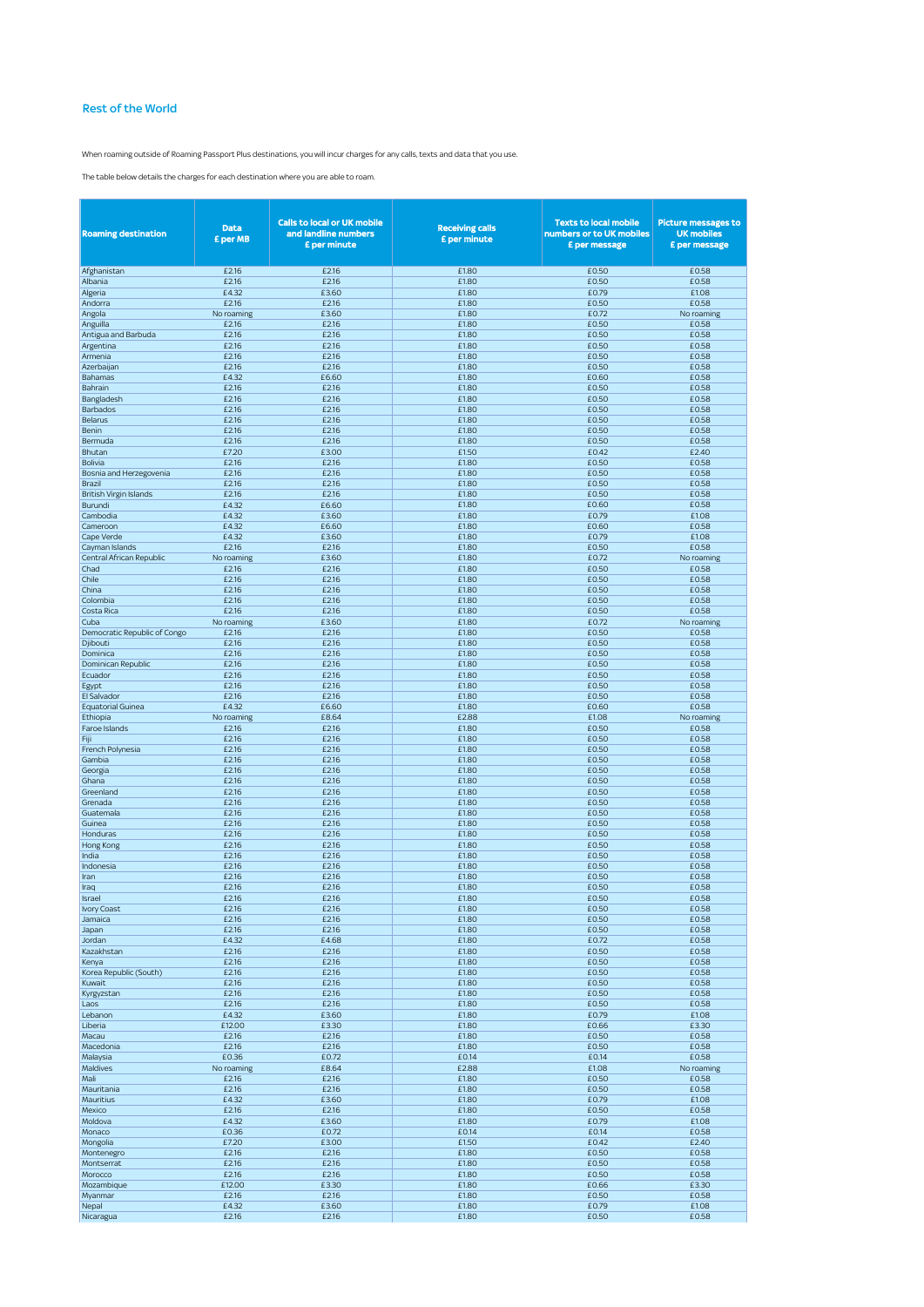| <b>Roaming destination</b>      | <b>Data</b><br>£ per MB | <b>Calls to local or UK mobile</b><br>and landline numbers<br>£ per minute | <b>Receiving calls</b><br>£ per minute | <b>Texts to local mobile</b><br>numbers or to UK mobiles<br>£ per message | <b>Picture messages to</b><br><b>UK mobiles</b><br>£ per message |
|---------------------------------|-------------------------|----------------------------------------------------------------------------|----------------------------------------|---------------------------------------------------------------------------|------------------------------------------------------------------|
| Nigeria                         | £2.16                   | £2.16                                                                      | £1.80                                  | £0.50                                                                     | £0.58                                                            |
| Oman                            | £2.16                   | £2.16                                                                      | £1.80                                  | £0.50                                                                     | £0.58                                                            |
| Over the sea                    | No roaming              | £3.60                                                                      | £1.80                                  | £0.72                                                                     | No roaming                                                       |
| Pakistan                        | £2.16                   | £2.16                                                                      | £1.80                                  | £0.50                                                                     | £0.58                                                            |
| Palestine (State)               | £2.16                   | £2.16                                                                      | £1.80                                  | £0.50                                                                     | £0.58                                                            |
| Panama                          | £216                    | £216                                                                       | £180                                   | £0.50                                                                     | £0.58                                                            |
| Paraguay                        | £2.16                   | £2.16                                                                      | £1.80                                  | £0.50                                                                     | £0.58                                                            |
| Peru                            | £2.16                   | £2.16                                                                      | £1.80                                  | £0.50                                                                     | £0.58                                                            |
| Philippines                     | £2.16                   | £2.16                                                                      | £1.80                                  | £0.50                                                                     | £0.58                                                            |
| <b>Puerto Rico</b>              | £0.36                   | £0.72                                                                      | £0.14                                  | £0.14                                                                     | £0.58                                                            |
| Oatar                           | £0.36                   | £0.72                                                                      | £0.14                                  | £0.14                                                                     | £0.58                                                            |
| Russia                          | £2.16                   | £2.16                                                                      | £1.80                                  | £0.50                                                                     | £0.58                                                            |
| Rwanda                          | £2.16                   | £2.16                                                                      | £1.80                                  | £0.50                                                                     | £0.58                                                            |
| Saint Kitts and Nevis           | £2.16                   | £2.16                                                                      | £1.80                                  | £0.50                                                                     | £0.58                                                            |
| Saint Lucia                     | £2.16                   | £2.16                                                                      | £1.80                                  | £0.50                                                                     | £0.58                                                            |
| Saint Vincent and the Grenadine | £2.16<br>£2.16          | £2.16<br>£2.16                                                             | £1.80<br>£1.80                         | £0.50<br>£0.50                                                            | £0.58<br>£0.58                                                   |
| Saudi Arabia<br>Serbia          | £2.16                   | £2.16                                                                      | £1.80                                  | £0.50                                                                     | £0.58                                                            |
|                                 |                         | £864                                                                       | £2.88                                  | £1.08                                                                     |                                                                  |
| Seychelles<br>Sierra Leone      | No roaming<br>£4.32     | £3.60                                                                      | £1.80                                  | £0.79                                                                     | No roaming<br>£1.08                                              |
|                                 | £0.36                   | £0.72                                                                      | £0.14                                  | £0.14                                                                     | £0.58                                                            |
| Singapore<br>South Sudan        |                         | £3.60                                                                      | £1.80                                  | £0.72                                                                     |                                                                  |
| Sri Lanka                       | No roaming<br>£2.16     | £2.16                                                                      | £1.80                                  | £0.50                                                                     | No roaming<br>£0.58                                              |
| Sudan                           | £7.20                   | £3.00                                                                      | £1.50                                  | £0.42                                                                     | £2.40                                                            |
| Taiwan                          | £2.16                   | £2.16                                                                      | £1.80                                  | £0.50                                                                     | £0.58                                                            |
| Tajikistan                      | £2.16                   | £2.16                                                                      | £1.80                                  | £0.50                                                                     | £0.58                                                            |
| Tanzania                        | £2.16                   | £2.16                                                                      | £1.80                                  | £0.50                                                                     | £0.58                                                            |
| Thailand                        | £0.36                   | £0.72                                                                      | £0.14                                  | £0.14                                                                     | £0.58                                                            |
| Togolese Republic               | £2.16                   | £2.16                                                                      | £1.80                                  | £0.50                                                                     | £0.58                                                            |
| Tonga                           | £2.16                   | £2.16                                                                      | £1.80                                  | £0.50                                                                     | £0.58                                                            |
| <b>Trinidad and Tobago</b>      | £12.00                  | £3.30                                                                      | £1.80                                  | £0.66                                                                     | £3.30                                                            |
| Tunisia                         | £4.32                   | £468                                                                       | £210                                   | £072                                                                      | £0.58                                                            |
| <b>Turks and Caicos Islands</b> | £216                    | £216                                                                       | £1.80                                  | £0.50                                                                     | £0.58                                                            |
| Uganda                          | £2.16                   | £2.16                                                                      | £1.80                                  | £0.50                                                                     | £0.58                                                            |
| Ukraine                         | £0.00                   | £0.00                                                                      | £0.00                                  | £0.00                                                                     | £0.00                                                            |
| Uruguay                         | £2.16                   | £2.16                                                                      | £1.80                                  | £0.50                                                                     | £0.58                                                            |
| Uzbekistan                      | £4.32                   | £3.60                                                                      | £1.80                                  | £0.79                                                                     | £1.08                                                            |
| Vietnam                         | £2.16                   | £2.16                                                                      | £1.80                                  | £0.50                                                                     | £0.58                                                            |
| Yemen                           | £12.00                  | £3.30                                                                      | £1.80                                  | £0.66                                                                     | £3.30                                                            |
| Zambia                          | £2.16                   | £2.16                                                                      | £1.80                                  | £0.50                                                                     | £0.58                                                            |
| Zimbabwe                        | £4.32                   | £4.68                                                                      | £1.80                                  | £0.72                                                                     | £0.58                                                            |

Unfortunately, there may be some rare occasions where our services will not work for you whilst you are abroad. You can check your current service availability in a particular destination before you travel by contacting us on 03442 414141.

Whilst roaming outside the EU/EEA and Roaming Passport Plus destinations, calls and texts to all other destinations (i.e. aside from the roaming destination and the UK) will be charged at the<br>local roaming rate + the stand

Ireland (Republic of), where you will be charged the local roaming rate +£0.50 per minute for calls and £0.35 per text.

All other EU/EEA destinations listed below - These will be charged at the local roaming rate + £0.55 per minute for calls and £0.10 per text.

Aruba (Netherlands Antilles), Austria, Azores, Belgium, Bonaire (Netherlands Antilles), Bulgaria, Canary islands, Croatia, Curacao (Netherlands Antilles), Cyprus, Czech Republic, Denmark,<br>Estonia, Finland, France, French G Slovakia, Slovenia, Spain and Sweden, Switzerland.

The below destinations be charged at the local roaming rate + £1.50 per minute for calls and £0.35 per text.

Andorra, Australia, Bangladesh, Barbados, Bermuda, Brazil, Canada, China, Christmas Islands, Cocos Islands, Egypt, Faroe Islands, Ghana, Hong Kong, India, Iran, Israel, Jamaica, Japan, Kenya, Malaysia, Mexico, Monaco, New Zealand, Nigeria, Pakistan, Philippines, Russia, Saint Lucia, San Marino, Saudi Arabia, Singapore, South Africa, Sri Lanka, Thailand, Trinidad & Tobago, Turkey,<br>United Arab Emirates, USA and V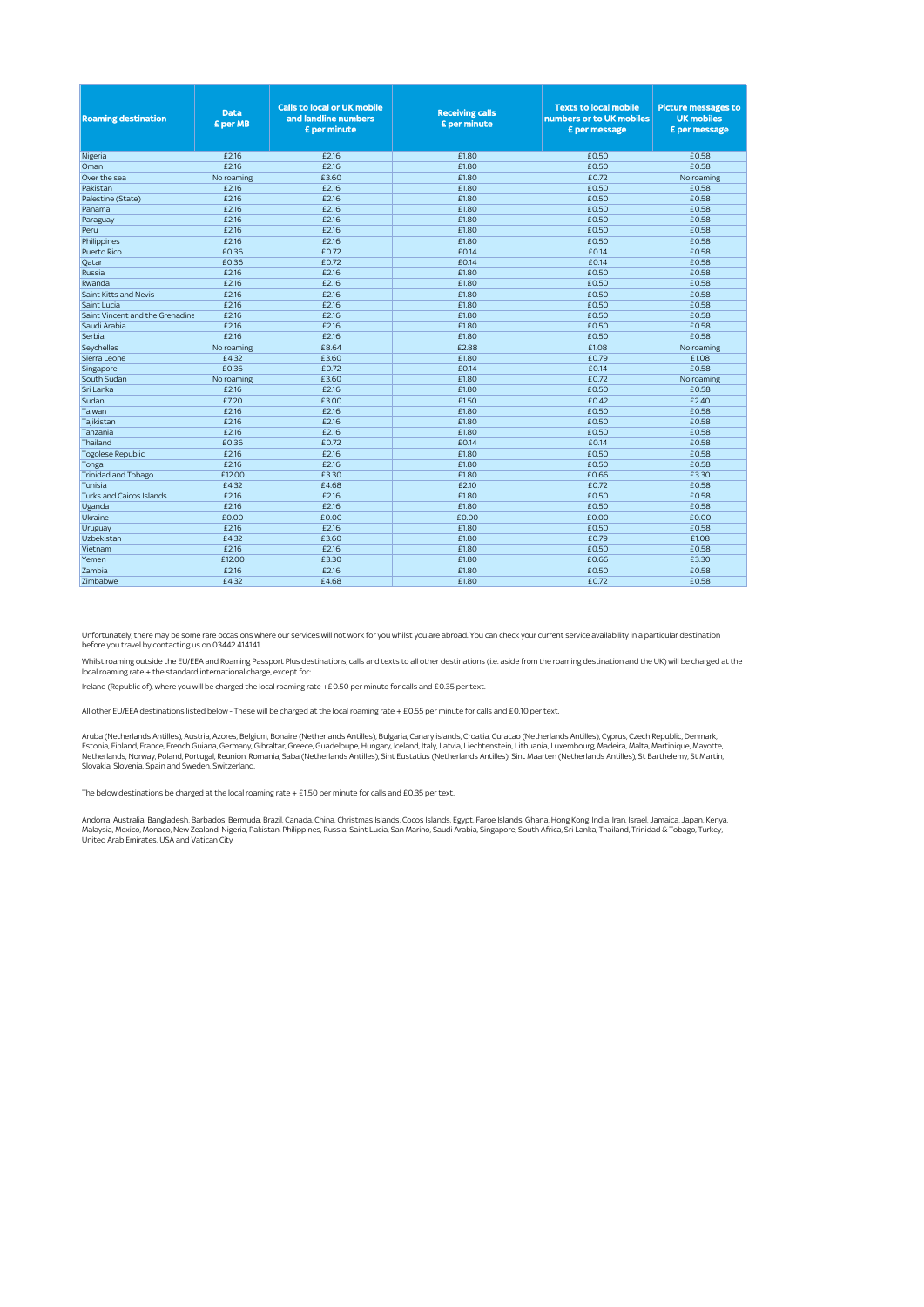# International Charges

Charges for calls and texts to international destinations from the UK fall into one of two types:

1. Standard charges; or

2. Discounted charges for customers with International Saver (see International Saver section).

Destinations in bold are included in International Saver.

The charges below only apply to mobile and geographic landline numbers in those destinations.

Picture messages can only be sent to UK mobile numbers.

| <b>International Destination</b>  | <b>Calls</b> | <b>Texts</b>  |
|-----------------------------------|--------------|---------------|
| <b>Destination List</b>           | £ per minute | £ per message |
| Afghanistan                       | £1.60        | £0.35         |
| Albania                           | £1.60        | £0.35         |
| Algeria                           | £1.60        | £0.35         |
| Andorra                           | £1.75        | £0.45         |
| Angola                            | £1.60        | £0.35         |
| Anguilla                          | £1.60        | £0.35         |
| Antarctica (Australian Territory) | £1.60        | £0.35         |
| Antigua and Barbuda               | £1.60        | £0.35         |
| Antilles (Netherlands)            | £1.60        | £0.35         |
| Argentina                         | £1.60        | £0.35         |
| Armenia                           | £1.60        | £0.35         |
| Aruba                             | £1.60        | £0.35         |
| <b>Australia</b>                  | £1.75        | £0.45         |
| <b>Austria</b>                    | £0.19        | £0.06         |
| Azerbaijan                        | £1.60        | £0.35         |
| <b>Azores</b>                     | £0.19        | £0.06         |
| <b>Bahamas</b>                    | £1.60        | £0.35         |
| <b>Bahrain</b>                    | £1.60        | £0.35         |
| <b>Bangladesh</b>                 | £1.75        | £0.45         |
| <b>Barbados</b>                   | £1.75        | £0.45         |
| <b>Belarus</b>                    | £1.60        | £0.35         |
| <b>Belgium</b>                    | £0.19        | £0.06         |
| <b>Belize</b>                     | £1.60        | £0.35         |
| <b>Benin</b>                      | £1.60        | £0.35         |
| <b>Bermuda</b>                    | £1.75        | £0.45         |
| <b>Bhutan</b>                     | £1.60        | £0.35         |
| <b>Bolivia</b>                    | £1.60        | £0.35         |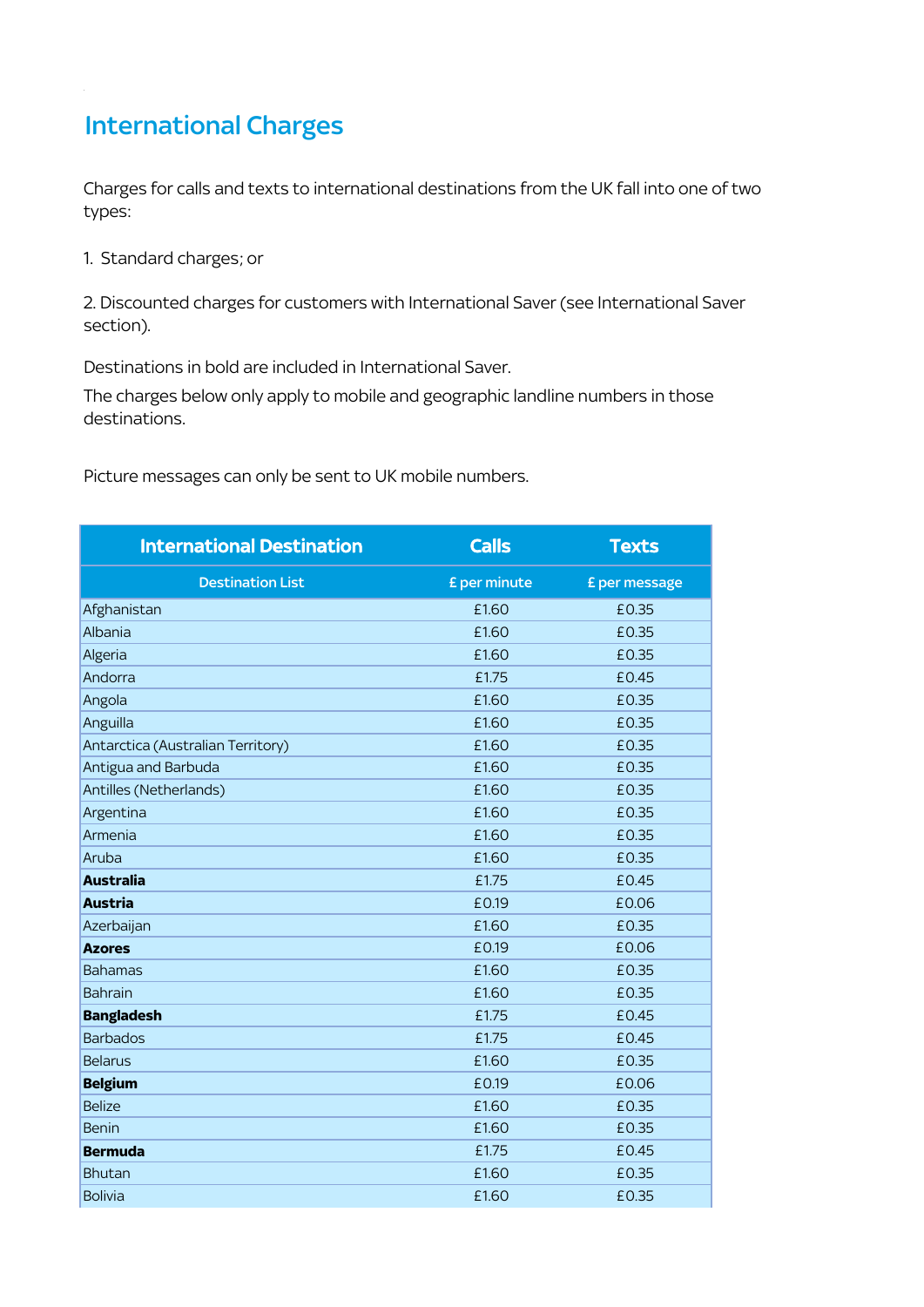| <b>International Destination</b> | <b>Calls</b> | <b>Texts</b> |
|----------------------------------|--------------|--------------|
| <b>Bonaire</b>                   | £1.60        | £0.35        |
| Bosnia and Herzegovenia          | £1.60        | £0.35        |
| Botswana                         | £1.60        | £0.35        |
| <b>Brazil</b>                    | £1.75        | £0.45        |
| <b>British Virgin Islands</b>    | £1.60        | £0.35        |
| <b>Brunei</b>                    | £1.60        | £0.35        |
| <b>Bulgaria</b>                  | £0.19        | £0.06        |
| <b>Burkina Faso</b>              | £1.60        | £0.35        |
| <b>Burundi</b>                   | £1.60        | £0.35        |
| <b>Cambodia</b>                  | £1.60        | £0.35        |
| Cameroon                         | £1.60        | £0.35        |
| <b>Canada</b>                    | £1.75        | £0.45        |
| <b>Canary Islands</b>            | £0.19        | £0.06        |
| Cape Verde                       | £1.60        | £0.35        |
| Cayman Islands                   | £1.60        | £0.35        |
| <b>Central African Republic</b>  | £1.60        | £0.35        |
| Chad                             | £1.60        | £0.35        |
| <b>Chile</b>                     | £1.60        | £0.35        |
| <b>China</b>                     | £1.75        | £0.45        |
| <b>Christmas Islands</b>         | £1.75        | £0.45        |
| <b>Cocos Islands</b>             | £1.75        | £0.45        |
| <b>Colombia</b>                  | £1.60        | £0.35        |
| Comoros                          | £1.60        | £0.35        |
| Congo                            | £1.60        | £0.35        |
| Cook Islands                     | £1.60        | £0.35        |
| Costa Rica                       | £1.60        | £0.35        |
| Croatia                          | £0.19        | £0.06        |
| Cuba                             | £1.60        | £0.35        |
| Curacao                          | £1.60        | £0.35        |
| <b>Cyprus</b>                    | £0.19        | £0.06        |
| <b>Cyprus (Northern)</b>         | £0.19        | £0.06        |
| <b>Czech Republic</b>            | £0.19        | £0.06        |
| Democratic Republic of Congo     | £1.60        | £0.35        |
| <b>Denmark</b>                   | £0.19        | £0.06        |
| Djibouti                         | £1.60        | £0.35        |
| Dominica                         | £1.60        | £0.35        |
| Dominican Republic               | £1.60        | £0.35        |
| Ecuador                          | £1.60        | £0.35        |
| Egypt                            | £1.75        | £0.45        |
| El Salvador                      | £1.60        | £0.35        |
| <b>Equatorial Guinea</b>         | £1.60        | £0.35        |
| Eritrea                          | £1.60        | £0.35        |
| Estonia                          | £0.19        | £0.06        |
| Ethiopia                         | £1.60        | £0.35        |
| <b>Falkland Islands</b>          | £1.60        | £0.35        |
| <b>Faroe Islands</b>             | £1.75        | £0.45        |
| Fiji                             | £1.60        | £0.35        |
| <b>Finland</b>                   | £0.19        | £0.06        |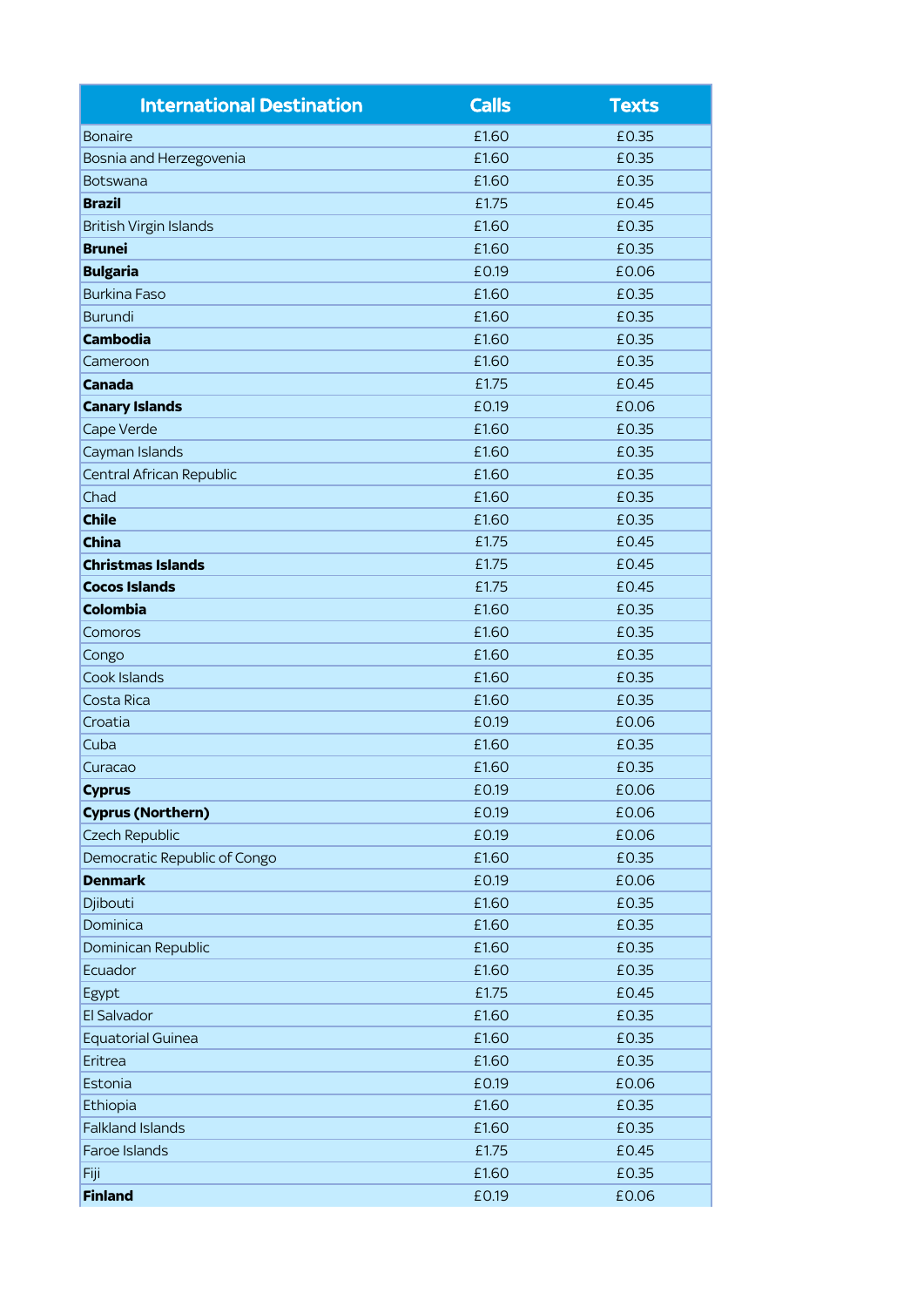| <b>International Destination</b> | <b>Calls</b> | <b>Texts</b> |
|----------------------------------|--------------|--------------|
| <b>France</b>                    | £0.19        | £0.06        |
| <b>French Guiana</b>             | £0.19        | £0.06        |
| French Polynesia                 | £1.60        | £0.35        |
| Gabon                            | £1.60        | £0.35        |
| Gambia                           | £1.60        | £0.35        |
| Georgia                          | £1.60        | £0.35        |
| <b>Germany</b>                   | £0.19        | £0.06        |
| Ghana                            | £1.75        | £0.45        |
| Gibraltar                        | £0.19        | £0.06        |
| <b>Greece</b>                    | £0.19        | £0.06        |
| Greenland                        | £1.60        | £0.35        |
| Grenada                          | £1.60        | £0.35        |
| <b>Guadeloupe</b>                | £0.19        | £0.06        |
| Guam                             | £1.60        | £0.35        |
| Guatemala                        | £1.60        | £0.35        |
| Guinea Bissau                    | £1.60        | £0.35        |
| Guinea Republic                  | £1.60        | £0.35        |
| Guyana                           | £1.60        | £0.35        |
| Haiti                            | £1.60        | £0.35        |
| <b>Honduras</b>                  | £1.60        | £0.35        |
| <b>Hong Kong</b>                 | £1.60        | £0.35        |
| <b>Hungary</b>                   | £0.19        | £0.06        |
| <b>Iceland</b>                   | £0.19        | £0.06        |
| <b>India</b>                     | £1.75        | £0.45        |
| <b>Indonesia</b>                 | £1.60        | £0.35        |
| Iran                             | £1.75        | £0.45        |
| Iraq                             | £1.60        | £0.35        |
| Ireland (Republic of)            | £0.19        | £0.06        |
| <b>Israel</b>                    | £1.75        | £0.45        |
| <b>Italy</b>                     | £0.19        | £0.06        |
| <b>Ivory Coast</b>               | £1.60        | £0.35        |
| Jamaica                          | £1.75        | £0.45        |
| <b>Japan</b>                     | £1.75        | £0.45        |
| Jordan                           | £1.60        | £0.35        |
| Kazakhstan                       | £1.60        | £0.35        |
| Kenya                            | £1.75        | £0.45        |
| Kiribati                         | £1.60        | £0.35        |
| Korea PDR (North)                | £1.60        | £0.35        |
| Kosovo                           | £1.60        | £0.35        |
| Korea Republic (South)           | £1.60        | £0.35        |
| <b>Kuwait</b>                    | £1.60        | £0.35        |
| Kyrgyzstan                       | £1.60        | £0.35        |
| Laos                             | £1.60        | £0.35        |
| Latvia                           | £0.19        | £0.06        |
| Lebanon                          | £1.60        | £0.35        |
| Lesotho                          | £1.60        | £0.35        |
| Liberia                          | £1.60        | £0.35        |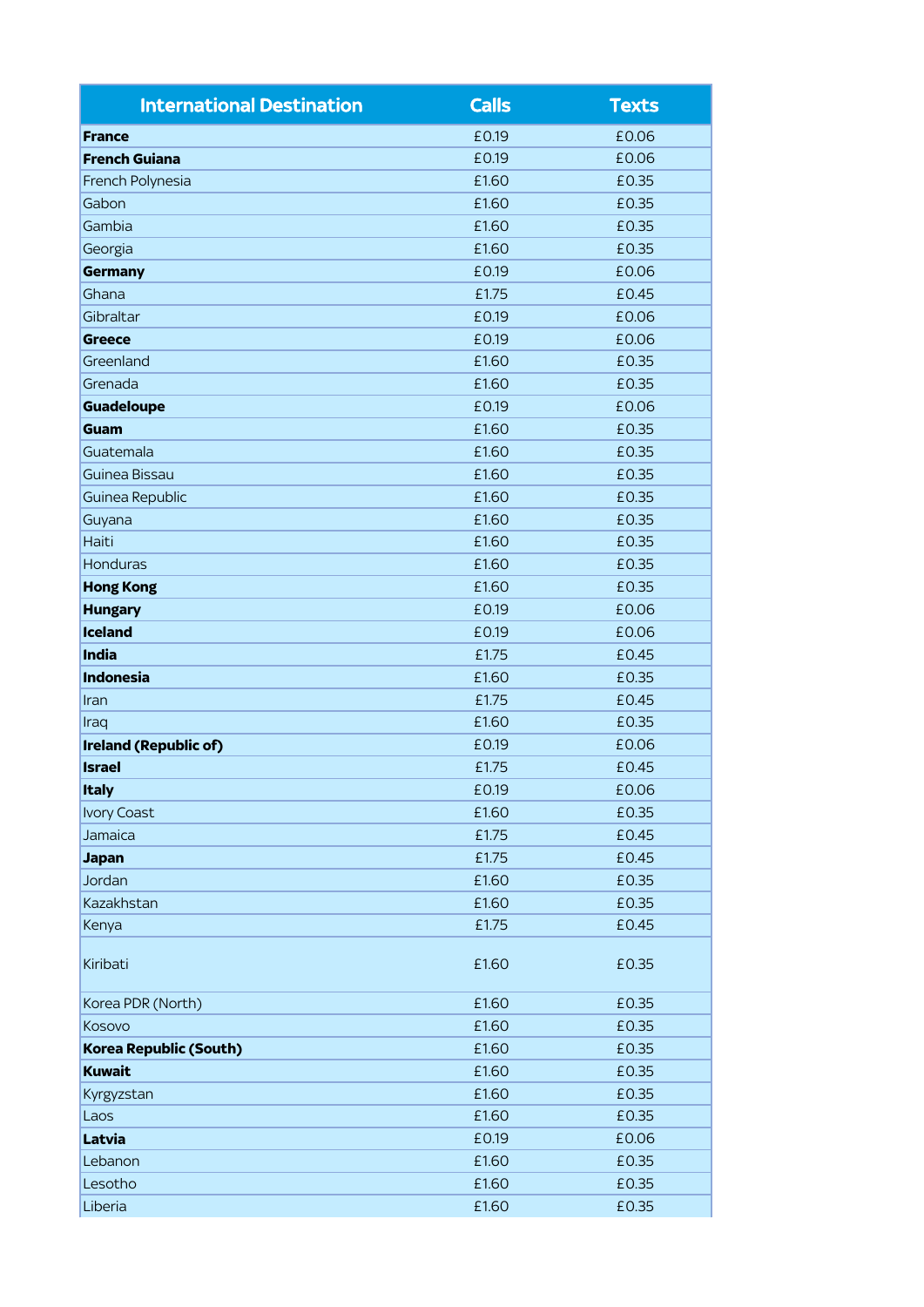| <b>International Destination</b> | <b>Calls</b> | <b>Texts</b> |
|----------------------------------|--------------|--------------|
| Libya                            | £1.60        | £0.35        |
| Liechtenstein                    | £0.19        | £0.06        |
| Lithuania                        | £0.19        | £0.06        |
| <b>Luxembourg</b>                | £0.19        | £0.06        |
| Macau                            | £1.60        | £0.35        |
| Macedonia                        | £1.60        | £0.35        |
| Madagascar                       | £1.60        | £0.35        |
| <b>Madeira</b>                   | £0.19        | £0.06        |
| Malawi                           | £1.60        | £0.35        |
| <b>Malaysia</b>                  | £1.75        | £0.45        |
| <b>Maldives</b>                  | £1.60        | £0.35        |
| Mali                             | £1.60        | £0.35        |
| <b>Malta</b>                     | £0.19        | £0.06        |
| <b>Martinique</b>                | £0.19        | £0.06        |
| Mauritania                       | £1.60        | £0.35        |
| <b>Mauritius</b>                 | £1.60        | £0.35        |
| Mayotte                          | £0.19        | £0.06        |
| <b>Mexico</b>                    | £1.75        | £0.45        |
| Micronesia                       | £1.60        | £0.35        |
| Moldova                          | £1.60        | £0.35        |
| Monaco                           | £1.75        | £0.45        |
| <b>Mongolia</b>                  | £1.60        | £0.35        |
| Montenegro                       | £1.60        | £0.35        |
| Montserrat                       | £1.60        | £0.35        |
| Morocco                          | £1.60        | £0.35        |
| Mozambique                       | £1.60        | £0.35        |
| Myanmar                          | £1.60        | £0.35        |
| Namibia                          | £1.60        | £0.35        |
| Nauru                            | £1.60        | £0.35        |
| Nepal                            | £1.60        | £0.35        |
| <b>Netherlands</b>               | £0.19        | £0.06        |
| <b>New Caledonia</b>             | £1.60        | £0.35        |
| <b>New Zealand</b>               | £1.75        | £0.45        |
| Nicaragua                        | £1.60        | £0.35        |
| Niger                            | £1.60        | £0.35        |
| <b>Nigeria</b>                   | £1.75        | £0.45        |
| <b>Niue</b>                      | £1.60        | £0.35        |
| Norfolk Island                   | £1.60        | £0.35        |
| <b>Northern Marianas</b>         | £1.60        | £0.35        |
| <b>Norway</b>                    | £0.19        | £0.06        |
| Oman                             | £1.60        | £0.35        |
| Pakistan                         | £1.75        | £0.45        |
| Palestine (State)                | £1.60        | £0.35        |
| Panama                           | £1.60        | £0.35        |
| Papua New Guinea                 | £1.60        | £0.35        |
| Paraguay                         | £1.60        | £0.35        |
| Peru                             | £1.60        | £0.35        |
| Philippines                      | £1.75        | £0.45        |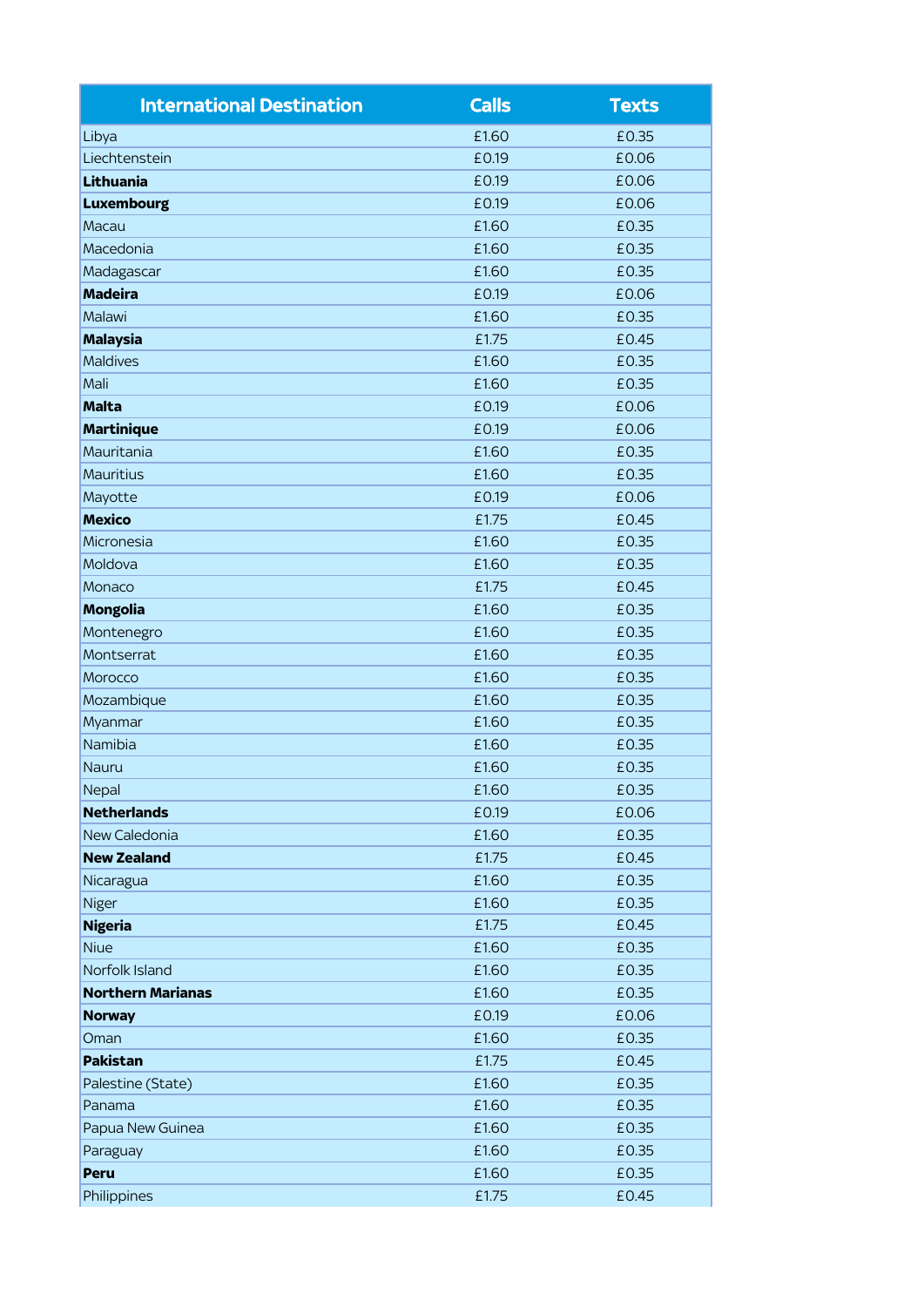| <b>International Destination</b> | <b>Calls</b> | <b>Texts</b>    |
|----------------------------------|--------------|-----------------|
| <b>Poland</b>                    | £0.19        | £0.06           |
| <b>Portugal</b>                  | £0.19        | £0.06           |
| <b>Puerto Rico</b>               | £1.60        | £0.35           |
| Qatar                            | £1.75        | £0.45           |
| <b>Reunion</b>                   | £0.19        | £0.06           |
| Rodriguez Island                 | £1.60        | £0.35           |
| <b>Romania</b>                   | £0.19        | £0.06           |
| Ross Island                      | £1.60        | £0.35           |
| <b>Russia</b>                    | £1.75        | £0.45           |
| Rwanda                           | £1.60        | £0.35           |
| <b>St Barthelemy</b>             | £0.19        | £0.06           |
| Saint Helena                     | £1.60        | £0.35           |
| <b>Saint Kitts and Nevis</b>     | £1.60        | £0.35           |
| Saint Lucia                      | £1.75        | £0.45           |
| <b>St Martin</b>                 | £0.19        | £0.06           |
| Saint Vincent and the Grenadines | £1.60        | £0.35           |
| Samoa (Western)                  | £1.60        | £0.35           |
| <b>San Marino</b>                | £1.75        | £0.45           |
| Sao Tome and Principe            | £1.60        | £0.35           |
| Satellite numbers                | £5.50        | <b>Disabled</b> |
| Saudi Arabia                     | £1.75        | £0.45           |
| Senegal                          | £1.60        | £0.35           |
| Serbia                           | £1.60        | £0.35           |
| Seychelles                       | £1.60        | £0.35           |
| <b>Singapore</b>                 | £1.75        | £0.45           |
| <b>Sint Maarten</b>              | £1.60        | £0.35           |
| <b>Slovakia</b>                  | £0.19        | £0.06           |
| Slovenia                         | £0.19        | £0.06           |
| Solomon Islands                  | £1.60        | £0.35           |
| Somalia                          | £1.60        | £0.35           |
| <b>South Africa</b>              | £1.75        | £0.45           |
| South Sudan                      | £1.60        | £0.35           |
| <b>Spain</b>                     | £0.19        | £0.06           |
| Sri Lanka                        | £1.75        | £0.45           |
| Sudan                            | £1.60        | £0.35           |
| Suriname                         | £1.60        | £0.35           |
| Swaziland                        | £1.60        | £0.35           |
| <b>Sweden</b>                    | £0.19        | £0.06           |
| Switzerland                      | £1.75        | £0.45           |
| Syria                            | £1.60        | £0.35           |
| Taiwan                           | £1.60        | £0.35           |
| Tajikistan                       | £1.60        | £0.35           |
| Tanzania                         | £1.60        | £0.35           |
| <b>Thailand</b>                  | £1.75        | £0.45           |
| <b>Togolese Republic</b>         | £1.60        | £0.35           |
| <b>Tokelau</b>                   | £1.60        | £0.35           |
| Tonga                            | £1.60        | £0.35           |
| <b>Trinidad and Tobago</b>       | £1.75        | £0.45           |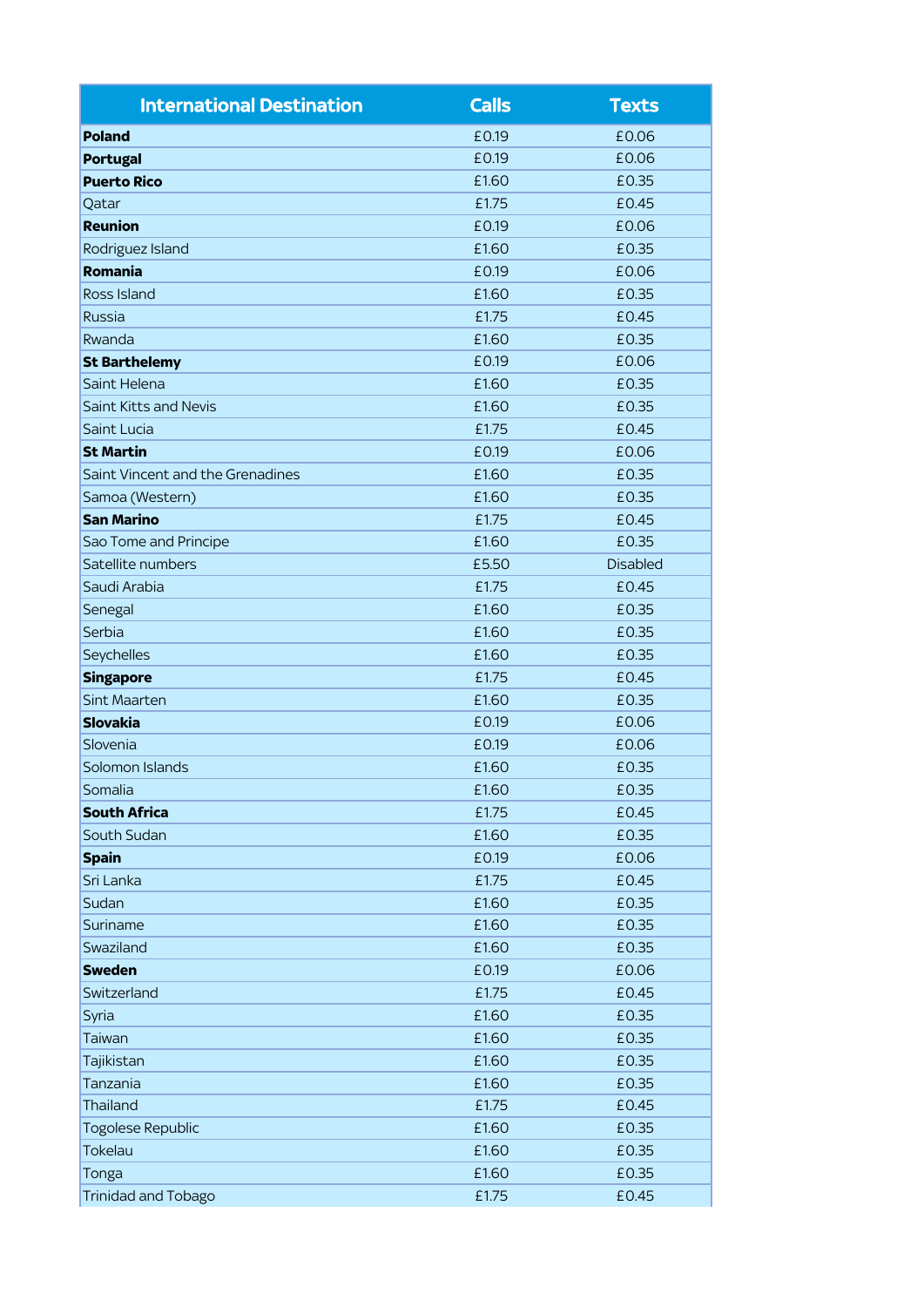| <b>International Destination</b> | <b>Calls</b> | <b>Texts</b> |
|----------------------------------|--------------|--------------|
| Tunisia                          | £1.60        | £0.35        |
| Turkey                           | £1.75        | £0.45        |
| Turkmenistan                     | £1.60        | £0.35        |
| Turks and Caicos Islands         | £1.60        | £0.35        |
| Tuvalu                           | £1.60        | £0.35        |
| Uganda                           | £1.60        | £0.35        |
| <b>Ukraine</b>                   | £0.00        | £0.00        |
| <b>United Arab Emirates</b>      | £1.75        | £0.45        |
| Uruguay                          | £1.60        | £0.35        |
| <b>USA</b>                       | £1.75        | £0.45        |
| <b>Uzbekistan</b>                | £1.60        | £0.35        |
| Vanuatu                          | £1.60        | £0.35        |
| <b>Vatican City</b>              | £1.75        | £0.45        |
| Venezuela                        | £1.60        | £0.35        |
| Vietnam                          | £1.60        | £0.35        |
| <b>Virgin Islands (US)</b>       | £1.60        | £0.35        |
| Yemen                            | £1.60        | £0.35        |
| Zambia                           | £1.60        | £0.35        |
| Zimbabwe                         | £1.60        | £0.35        |

# International Freephone Numbers

International Freephone Numbers are typically used by multinational organisations in several countries and are free to call irrespective of your location.

| <b>International Freephone Numbers</b> | <b>Calls</b>        | <b>Texts</b>         |
|----------------------------------------|---------------------|----------------------|
| <b>Call type</b>                       | <b>£</b> per minute | <b>£</b> per message |
| Calls starting 00800                   | Free                | n/a                  |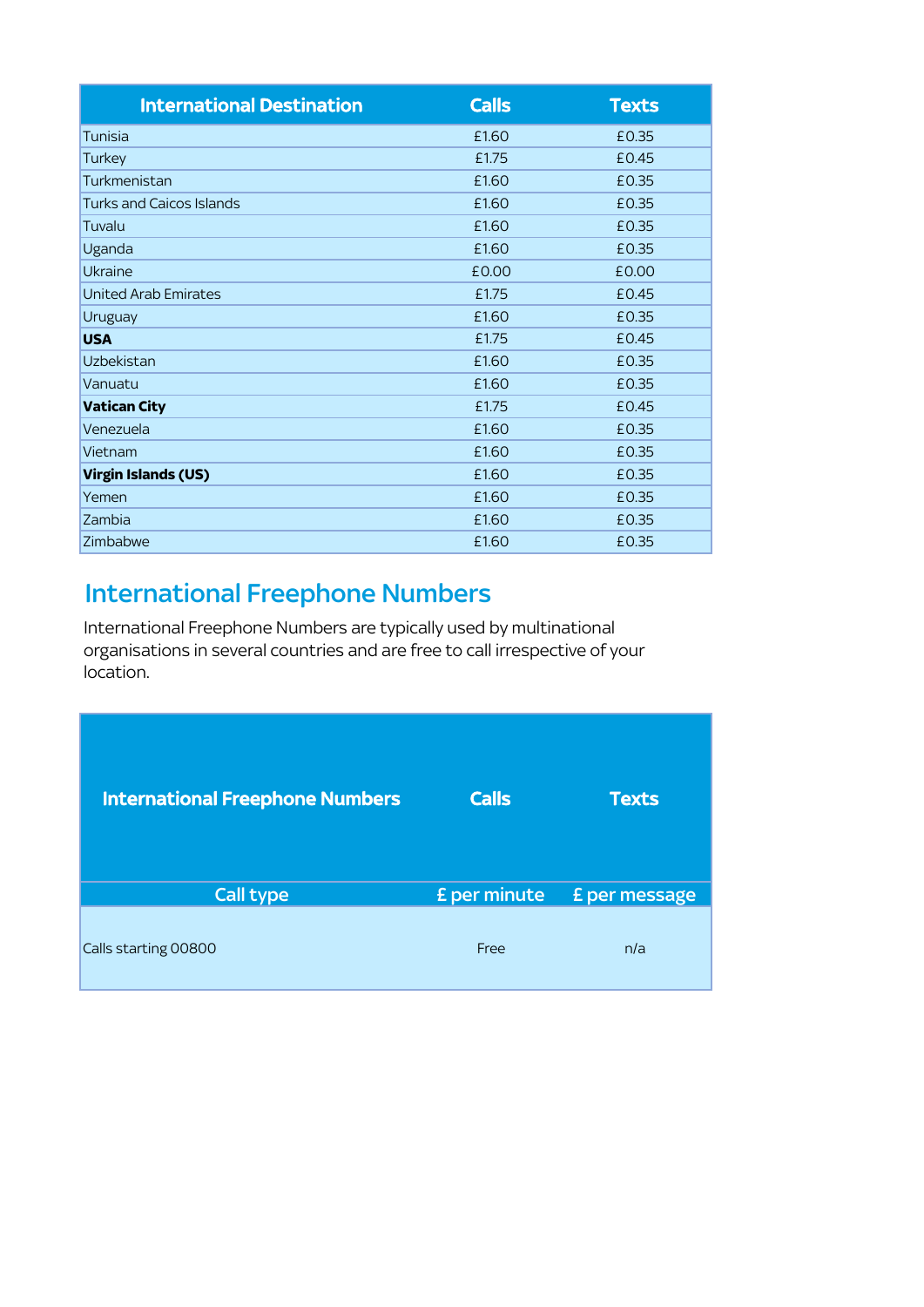### **International Saver**

Adding International Saver for £3 per month will give you discounted charges on calls and texts from the UK and Roaming Passport Plus destinations to mobile and geographic landline numbers in over 60 destinations.

Once added, International Saver will remain part of your plan every month until you remove it, which you can request at any time.

Picture messages can only be sent to UK mobile numbers.

Calls and texts will be charged at the below discounted rates:

| <b>International Saver</b>                       | <b>Charge</b>                                  |
|--------------------------------------------------|------------------------------------------------|
| Calls (to geographic landline or mobile numbers) | £0.05 per minute                               |
| Texts from Roaming Passport Plus countries       | £0.10 per text                                 |
| Texts from UK                                    | £0.10 per text / $£0.06$ per text <sup>*</sup> |

| <b>International Destinations List</b> |
|----------------------------------------|
| Australia                              |
| Austria*                               |
| Azores*                                |
| Bangladesh                             |
| Belgium*                               |
| Bermuda                                |
| <b>Brazil</b>                          |
| <b>Brunei</b>                          |
| Bulgaria*                              |
| Cambodia                               |
| Canada                                 |
| Canary Islands*                        |
| Chile                                  |
| China                                  |
| Christmas Islands                      |
| Cocos Islands                          |
| Colombia                               |
| Cyprus*                                |
| Cyprus (Northern)*                     |
| Denmark*                               |
| Finland*                               |
| France*                                |
| French Guiana*                         |
| Germany*                               |
| Greece*                                |
| Guadeloupe*                            |
| Guam                                   |
| Hong Kong                              |
| Hungary*                               |
| Iceland*                               |
| India                                  |
| Indonesia                              |
| Ireland (Republic of)*                 |
| <b>Israel</b>                          |
| Italy*                                 |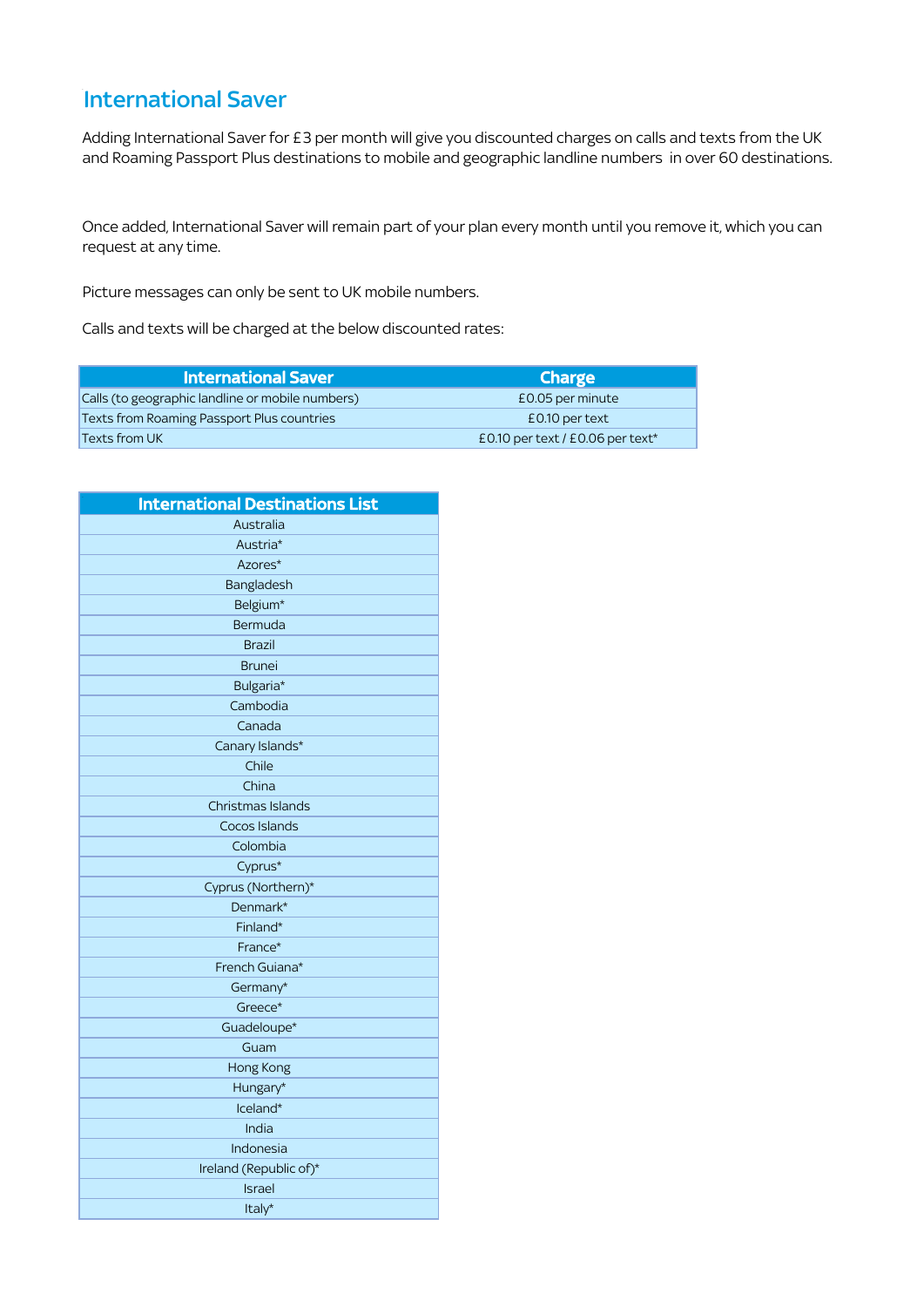| Japan                    |
|--------------------------|
| Korea Republic (South)   |
| Kuwait                   |
| Latvia*                  |
| Lithuania*               |
| Luxembourg*              |
| Madeira*                 |
| Malaysia                 |
| Malta*                   |
| Martinique*              |
| Mexico                   |
| Mongolia                 |
| Netherlands*             |
| New Zealand              |
| Nigeria                  |
| <b>Northern Marianas</b> |
| Norway*                  |
| Pakistan                 |
| Peru                     |
| Poland*                  |
| Portugal*                |
| Puerto Rico              |
| Reunion*                 |
| Romania*                 |
| St Barthelemy*           |
| St Martin*               |
| San Marino               |
| Singapore                |
| Slovakia*                |
| South Africa             |
| Spain*                   |
| Sweden*                  |
| <b>USA</b>               |
| Vatican City             |
| Virgin Islands (US)      |